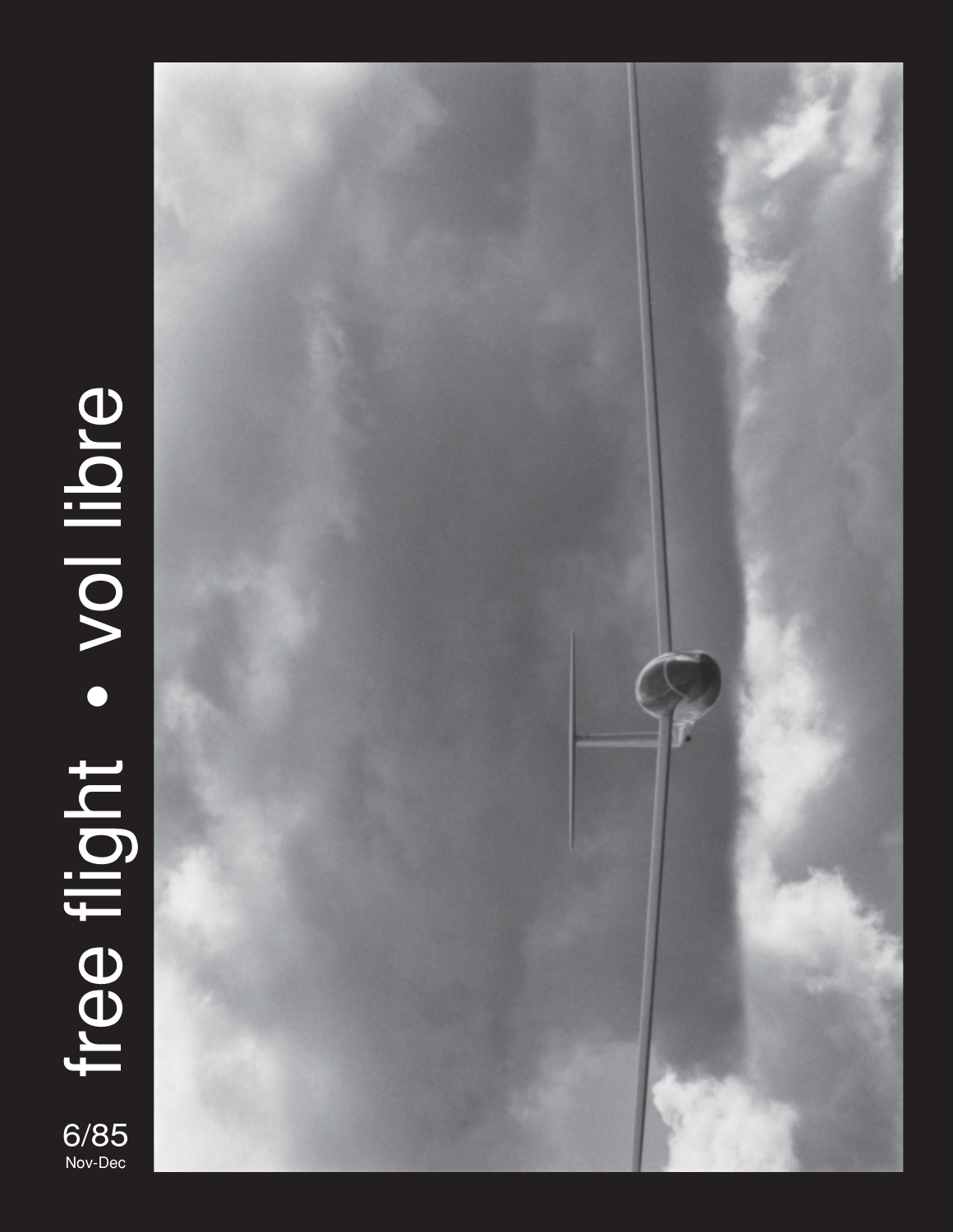# Musings

I hope that you noticed in the last issue the honour accorded Brother Hormisdas by the government. On behalf of all of us, Brother Hormisdas — well done, your honour has been earned.

I regret that I must also draw your attention to the brief, somber note in the 5/85 Crocodile Corner that records the accident at COSA and the death of Roger Crete on his first solo flight. Since I expect that lan and his committee will communicate with all the clubs through their CFIs on this tragedy, I'll not comment further other than to say I hope that it never recurs. Your condolences have been extended to the bereaved family.

My cat is mad at me because I won't pet him while I write. I'm not in much of a cheerful mood I suppose because, in addition to the COSA fatality, we have had 18 accidents so far this year to my knowledge. We're about to set a record — the worst year I know of had 20. If there is anything good about these accidents it is that they are, so far and individually, relatively inexpensive. However, when we have attacked or abused six to seven percent of our fleet, sooner or later the chance of a more expensive glider becoming involved becomes likely. Mostly the gliders damaged or destroyed are older models flown by relatively low time pilots. My own club has had four, plus a serious incident (a few extra centimetres of altitude allowed a glider to scrape its underside on a power line rather than have it come through the canopy).

Is there a common thread? There appears to be — poor circuit judgement and landing. (This issue is treated in the series, "Low Loss Instructing".) Each of us, individually and as clubs, must once again reassess our abilities and, above all, our attitudes and standards. I hate to write that it appears that they are neither high nor good enough.

The hard work that Jean and her staff have put into bringing order to our Ottawa office is beginning to show results; the little bit of extra room has resulted in neatness, and our ability to keep track is improving daily. Now if all of you who are club secretaries and treasurers could keep your accounts and lists current and accurate, we would be in great shape.

The Australian Gliding Federation has advised that their government will not issue visas to South Africans for Austraglide '86 or the World championships in '87. It looks as if two Canadian competitors will go to Austraglide and, with luck and lots of donations and grants, four will go to the Worlds. I'm hopeful that by 1989 the South African issue will be history and our pilots will be leading the pack in Austria.

This issue will be reaching you before the Christmas and New Year holiday. On behalf of the Board and the National Office staff I would like to wish each of you and your families a Happy Holiday Season and a happy, prosperous, and safe 1986. And, as your club AGMs come up, please consider who you wish to represent you at the national level in '86 and '87. The three western Zone Director terms expire at our next AGM as does my term as Director-at-Large. If you can attend the AGM in Vancouver on March 6 and 7, do so, especially if you are vacationing in the Alberta/BC snowfields or on your way to the surf in Hawaii or California. In the meantime,

Starve the crocodiles, Fly safely, well, and often and above all, Enjoy the Journey.

Bob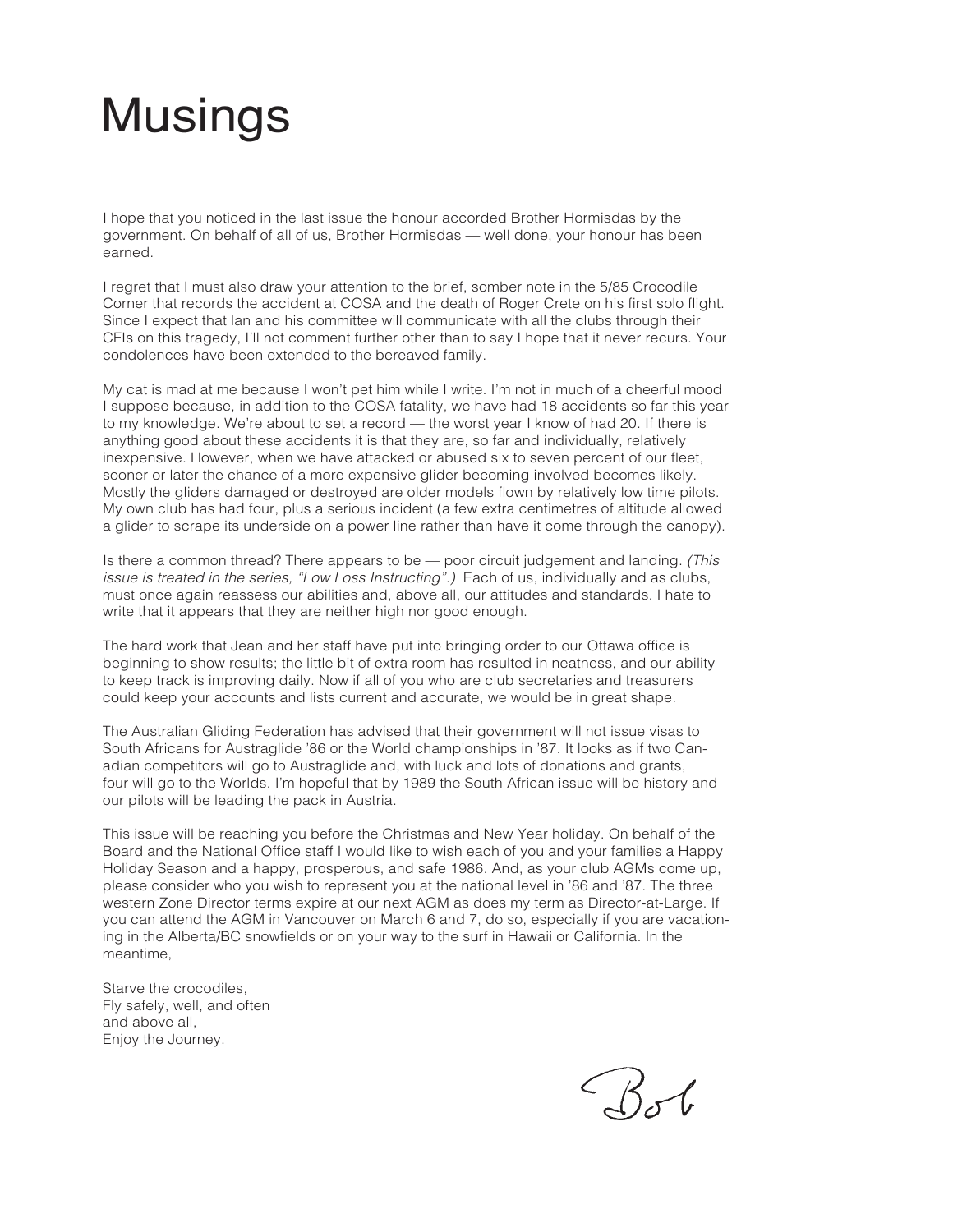

# free flight *vol* libre

6/85 Nov-Dec

Trademark pending Marque de commerce en instance

The journal of the Soaring Association of Canada Le journal de l'Association Canadienne de Vol à Voile

ISSN 0827-2557

- 2 The striving state of mind Seth Schlifer
- 4 A contest sample Mike Apps
- 6 A mountain soaring weekend Tony Burton
- 7 Crisis aloft the "Gimli glider"
- 10 Low Loss instructing, Part 4 – getting low in the circuit Tony Hayes
- 12 Minden Bishop Gabbs Peter Masak
- 13 Western instructors course, 1985 Monty Gray
- 16 Publicity handouts, publicity progress Joe Somfay
- 22 Directors meeting Al Sunley

### DEPARTMENTS

- 3 Opinions Lifetime membership no deal, thanks to CVVQ, **legalities**
- 14 Safety anatomy of a hard landing, rope break incident
- 18 Hangar Flying Ontario Soaring Championships, X-C diapers, heavy rain cuts lift 30%, tow pilot comments, Rieti observations
- 20 Club News Polaroid PR, Bulkley Valley, Bluenose, Fort St. John, Cowley wave camp, Pacific Soaring Centre, two fatality reports
- 19 FAI Badges, FAI Records

cover A Mini-Nimbus piloted by Hans König soars at Invermere, BC on a day most of us would wish were here more often. Photo by Kevin Bennett.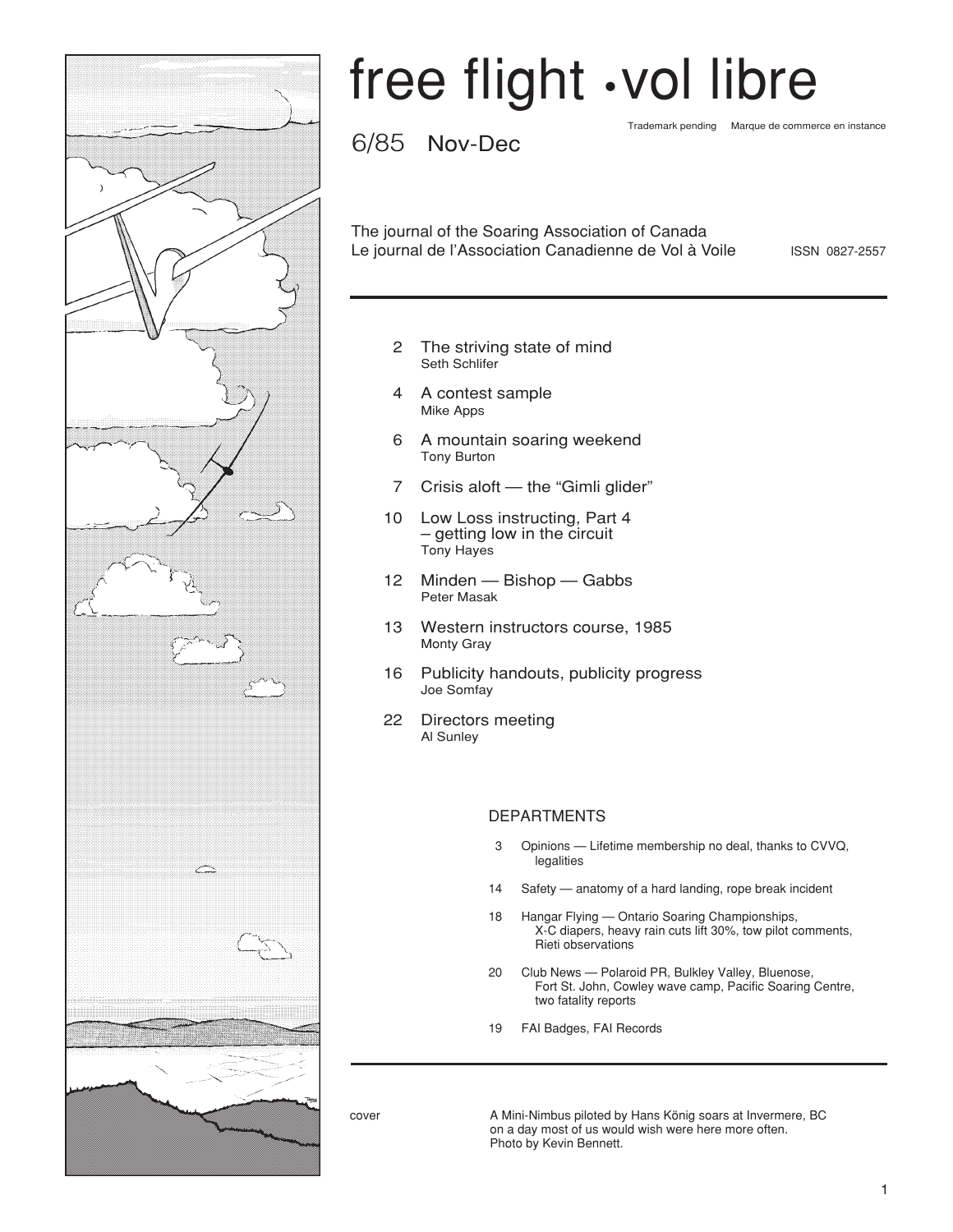### THE STRIVING STATE OF MIND

### Seth Schlifer York Soaring

Prior to my taking up this sport, I'd already read many books and magazine accounts of cross-country soaring flight, and the entire concept really thrilled me. The result was that even during my training period I used to range around a little. Of course, I'm not saying that my instructors and I would go cross-country during my training, but I was quite fond of wandering away in the 2-33, in many cases seven or eight miles. We would still be within gliding range of the field and I would fly so that at any moment we would be able to head back and arrive with a thousand feet or so in hand.

My solo flights continued in the same manner, and as my abilities expanded, the 1-26 and 1-23 carried me around triangular and quadrangular courses which I would declare for myself after feeling out the first thermal of each flight. Thus, goals were set whenever possible, however modest.

Just as a sideline I'll mention that on days with no lift, I'd go up anyhow rather than sit on the ground complaining of the weather, still with a goal in mind. Rather than soaring goals however, unusual exercises of one sort or another were performed to the best of my abilities. Tight turns, spins, sideslips, slipping turns, "dutch rolls", stalls out of slips, spot landings both with and without spoilers, avoiding the use of wheelbrake whenever possible and working towards deadly accurate speed control and a straight yawstring. I considered a flight to be wasted if, during that flight, I could not learn something about the air, the glider, or myself. I can honestly say that none of these flights were wasted. I continue to fly with this philosophy. It is the biggest reason why I will never tire of this wonderful sport.

Go up sometime, even if there is a solid grey overcast — and I'm talking to you hightimers now as well — and fly with your eyes and ears opened up as far as you can get them and go up to practise something; anything. The low-timers especially will begin to feel like a dry sponge that has been dropped into the ocean.

I would often find that on days of "no-lift" or even of thick overcast, when everyone was going up just to practise circuits, lift of some sort was there to give me an extended flight. The key was in not accepting the "fact" that there was no lift no matter how cruddy the sky looked. Launch with the assumption that lift is there, and fly at the speeds which are appropriate for covering the most territory that you can in order to find it. Do not fly at minimum sink speed! Quite simply, this is the defeatist's style of flying, not the optimist's. Those who launch "just for the fun of it", having no expectation of finding any lift, are the least likely to find any.

By flying at minimum sink they may extend their flight maybe a minute, and learn nothing. But if you launch assuming that there is some lift somewhere if it can be found, then you are going to do your best and fly with sensitivity to the surrounding air. You will search around at best L/D speed, and if you are unlucky, will land after a flight lasting a couple of minutes less than the other pilot. But when the lift is found on one such flight as a result of your more persistent and efficient searching, you will circle under that grey sky and eventually land the envy of the flightline.

For me, a premier demonstration of this style of flying was performed on the day prior to a Regional competition at lonia, Michigan, in 1978. Wil Schuemann took off in his ASW-12 into a sky covered with an absolutely uniform thick overcast for an instrument check. Releasing at about 800 feet or so, he did several large circles in the area above the paved runways and eventually cornered some lift and tightened up the turn. There he sat at about 400 feet cranking the ASW-12 round and round, just maintaining his altitude. Shortly, scores of soaring birds which had been sitting out the weather in the trees at the south end of the airfield, flapped over to the center of the runway to join Wil in his thermal. Around he went, neither gaining nor losing for twenty minutes or so until he finally straightened out, did a quickie circuit and landed. Landing the sailplane over a set of wires and coming to a complete stop perhaps less than 400 feet beyond in no wind conditions was just as impressive as the scratching demonstration. It was obvious that the entire flight was performed under a striving state of mind, an exercise in doing one's utmost beginning to end.

 $\Box$ There are enough limitations imposed by the laws of physics without the unnecessary limitations which many pilots may impose upon themselves. Remove the burden simply by altering the state of mind with which you fly. In order to achieve, one must strive. Start small and see how it can work for you and how much you will benefit, by flying with the philosophy of the optimist.



#### **The SOARING ASSOCIATION OF CANADA**

is a non-profit organization of enthusiasts who seek to foster and promote all phases of gliding and soaring on a national and international basis. The ASSOCIATION is a member of the Royal Canadian Flying Clubs Association (RCFCA), the Canadian national aero club which represents Canada in the Fédération Aéronautique Internationale (FAI, the world sport aviation governing body composed of national aero clubs). The RCFCA delegates to SAC the supervision of FAI related soaring activities such as competition sanctions, issuing FAI badges, record attempts, and the selection of a Canadian team for the biennial World soaring championships.

#### **free flight** is the Association's official journal.

Material published in **free flight** is contributed by individuals or clubs for the enjoyment of Canadian soaring enthusiasts. The accuracy of the material is the responsibility of the contributor. No payment is offered for submitted material. All individuals and clubs are invited to contribute articles, reports, club activities, and photos of soaring interest. Prints (B & W) are preferred, colour prints and slides are acceptable. Negatives can be used if accompanied by a print.

**free flight** also serves as a forum for opinion on soaring matters and will publish letters-tothe-editor as space permits. Publication of ideas and opinion in **free flight** does not imply endorsement by SAC. Correspondents who wish formal action on their concerns should contact their SAC Zone Director. Directors' names and addresses are given elsewhere in the magazine.

All material is subject to editing to the space requirements and the quality standards of the magazine.

The contents of **free flight** may be reprinted; however, SAC requests that both **free flight** and the author be given acknowledgement on any such reprints.

For change of address and subscriptions to non-SAC members (\$18.00 per year/\$24 outside Canada) please contact the National Office.

**President** R.I. Carlson **Vice President H. Tilgner Executive Director & Corporate Secretary** Jean Matheson **Corporate Treasurer** Jim McCollum **SAC Office Secretary** Joanne Hagar **SAC National Office** 485 Bank Street, 2nd Floor Ottawa, ON K2P 1Z2 (613) 232-1243

**Deadline for contributions**<br>5th day of each even mont **5th day of each even month**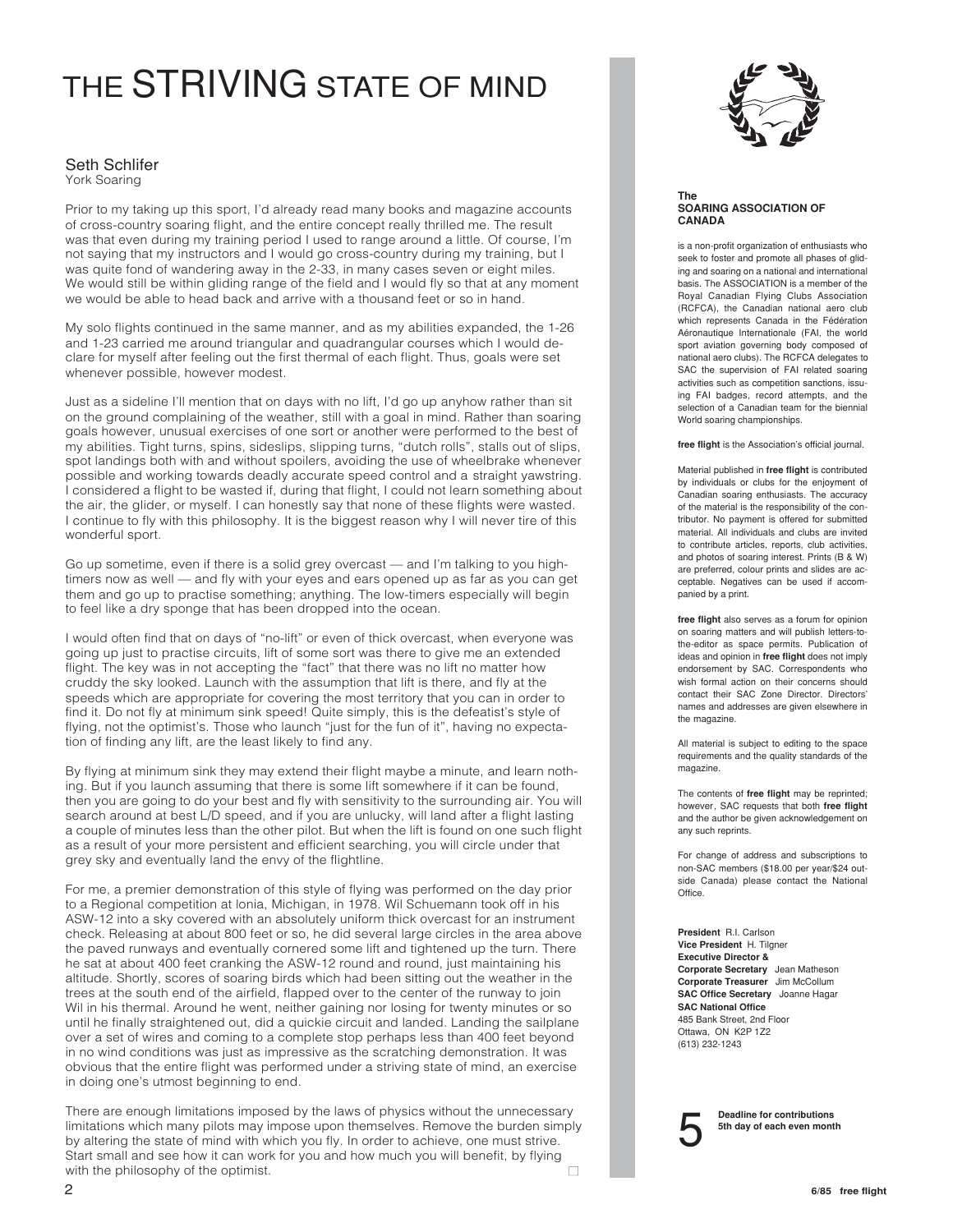### **L'ASSOCIATION CANADIENNE DE VOL À VOILE**

est une organisation à but non lucratif formée de personnes enthousiastes cherchant à protéger et à promouvoir le vol à voile sous toutes ses formes sur une base nationale et internationale.

L'ASSOCIATION est membre de L'Association Royale Canadienne des Aéro Clubs (RCFCA – Aéro Club National Canadien), représentant le Canada au sein de la Fédération Aéronautique Internationale (FAI, administration formée des aéro clubs nationaux responsables des sports aériens à l'échelle mondiale). Selon les normes de la FAI, le RCFCA a délégué à l'Association Canadienne de Vol à Voile la supervision des activités de vol à voile telles que tentatives de records, sanctions des compétitions, délivrance des brevets de la FAI, etc. ainsi que la sélection d'une équipe nationale pour les championnats mondiaux biennaux de vol à voile.

**vol libre** est le journal officiel de l'ASSOCIA-TION.

Les articles publiés dans **vol libre** sont des contributions dues à la gracieuseté d'individus ou de groupes enthousiastes du vol à voile.

Chacun est invité à participer à la réalisation de la revue, soit par reportages, échanges d'opinions, activités dans le club, etc. Un "courrier des lecteurs" sera publié selon l'espace disponible. Les épreuves de photos en noir et blanc sont préférables à celles en couleur ou diapositives. Les négatifs sont utilisables si accompagnés d'épreuves.

L'exactitude des articles publiés est la responsabilité des auteurs et ne saurait en aucun cas engager celle de la revue **vol libre,** ni celle de l'ACVV ni refléter leurs idées. Toute correspondance faisant l'objet d'un sujet personnel devra être adressé au directeur régional dont le nom apparait dans cette revue.

Les textes et les photos seront soumis à la rédaction et, dépendant de leur intérêt, seront insérés dans la revue.

Les articles de **vol libre** peuvent être reproduits librement, mais la mention du nom de la revue et de l'auteur serait grandement appréciée.

Pour changements d'adresse et abonnements aux non membres de l'ACVV (\$18.00 par an/ \$24 à l'extérieur) veuillez contacter le bureau national.

#### **EDITOR**

Tony Burton (403) 625-4563 Box 1916 Claresholm, Alberta T0L 0T0 Address for courier service: c/o Claresholm Local Press Claresholm, Alberta

**COMMERCIAL ADVERTISING** National Office (613) 232-1243

**ASSISTANT LANGUE FRANÇAISE** Pierre Lemaire

**Limite pour publication** le 5 de chaque deux mois

# **OPINIONS**

### **LIFETIME MEMBERSHIP NO DEAL**

I thought at the 1985 SAC AGM that the \$1000 lifetime membership fee was a mistake and will try to show this in the calculations below. I will assume that:

- SAC fees increase only (what a hope!) by the cost of living (say 3% in '85 and 4% thereafter),
- Interest generated by the Pioneer Trust Fund is 10%, half of which increases the fund and half is used for annual revenue.

The gains and losses to SAC for the next 10 years on one life membership are:

|    | Fund    | Fund    | SAC   |       |
|----|---------|---------|-------|-------|
| vr | value   | revenue | fee   | loss  |
| 85 | 1000.00 | 37.50   | 63.00 | 25.50 |
| 86 | 1037.50 | 51.87   | 65.00 | 13.13 |
| 87 | 1089.37 | 54.47   | 67.60 | 13.13 |
| 88 | 1143.84 | 57.19   | 70.30 | 13.11 |
| 89 | 1201.03 | 60.05   | 73.11 | 13.06 |
| 90 | 1261.08 | 63.05   | 76.03 | 12.98 |
| 91 | 1330.44 | 66.53   | 79.07 | 12.55 |
| 92 | 1396.96 | 69.85   | 82.23 | 12.38 |
| 93 | 1466.81 | 73.34   | 85.52 | 12.18 |
| 94 | 1540.55 | 77.03   | 88.94 | 11.91 |
|    |         |         |       |       |

In 10 years, a life membership has cost SAC \$139.93 in lost operating revenues. Happily, I understand that very few members have taken up this membership offer. I suggest that the offer is a dangerous proposal because of its probable adverse effect on future SAC funds, and that it should be withdrawn at the next SAC AGM.

### Bob Gairns Montreal Soaring Council

Given the present price of a life membership and assumed increases, SAC appears to be getting Fund-rich and cash poor on each one, and perhaps it is good that not too many have bought one. Obviously it is in SAC's interest (?) that its life members die ASAP. The life member is betting SAC that he will stay active in the sport for another 12-1/2 seasons to recoup his original \$1000 if he normally keeps his savings in a sock — if he invests it at anything over 6.5%, he will always earn more in interest than the SAC fee of that year.

So what are the advantages to the member if they are not monetary? I see two: covering oneself for possible fee increases in the future which are greater than the simple cost of living rise each year, and dropping one annual spring bill. There is also the philosophical point that SAC's basic services should be provided by self-financing and not be dependent at all on external grants.

Using Bob's assumptions, the cash generated by 1994 would balance annual fees if the life membership fee were raised to just under \$1250 for 1986. But then a member has 15 seasons to work on, but... Tony.

### **THANKS TO CVVQ**

Gilles Boily, president CVVQ

Now that the Nationals are successfully over I would like to express my appreciation for the outstanding job, you and all the members of your club did in putting on this event. I know that many of my fellow competitors join me in expressing appreciation for the hard work and sacrifices that so many of your members made to ensure a successful contest. I was especially impressed by your beautiful facilities and the many social events carried out. These are the things which make the Canadian Nationals more than just a soaring competition and encourage all of us to share our experiences in a friendly and relaxed manner. Also, this aspect of the contest will certainly motivate all the support people (crews, helpers) to make future Nationals successful. In my opinion, this competition has set a new standard of friendliness and helpfulness on the part of the organizers.

Thank you again for making our visit to "La Belle Province" a happy and memorable experience.

Ulli Werneburg

### **LEGALITIES**

I was interested in your little article about things to carry in gliders, and I chuckled at Gil's cartoon — crazy procedures, aren't they! You anticipated my sending you something on exactly this topic. Things have been moving rapidly on this front in Ontario, and one or two clubs have been refused permission to not carry journey log books in club aircraft. This is contrary to longestablished practice, but for now we'll have to carry them on every flight.

In the meantime, I am taking up the fight with Ottawa to try to get a national dispensation for us.

Your article is a good reminder to everyone, especially so as after visits to a couple of clubs recently I discovered they are not carrying the necessary documents, even after CFIs had read my warnings!

The more I read the series on "Low Loss Instructing", the more I find in it. I think it is a bit wordy but contains excellent pointers and a lot of good sense.

lan Oldaker

Chairman, Flight Training and Safety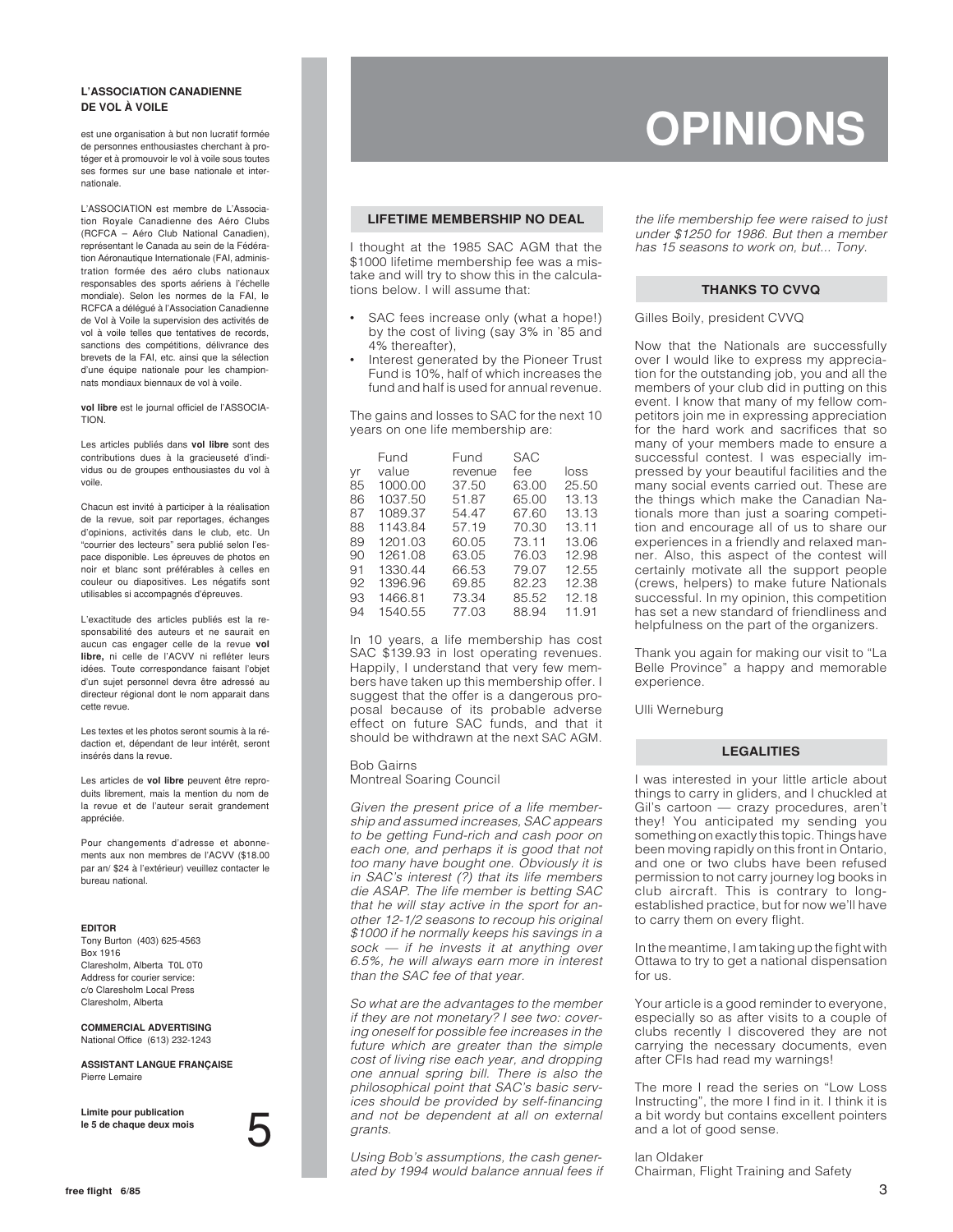

### A competitor's view of the '85 Nationals

### Mike Apps Edmonton Soaring Club

There were times before the contest when I doubted the wisdom of travelling some 4500 km to Quebec to fly in the '85 Canadian Nationals. After all, everyone knows that the weather down there "in the east" is always relatively poor compared to our great Western soaring conditions, right? Our great conditions not having been particularly great this year (I had accumulated less than 1100 km to the end of June, despite a week long camp at Chipman), I wasn't inspired to hope for anything better down east; if anything at all, they made me think that maybe sailing might be a more sane way to use up all my excess time and money.

### Well, I was wrong.

As it turned out, the weather at the contest was better than any that I've seen this year in Alberta, at least on the weekends. I will confess that there have been some pretty exciting-looking midweek days; but have you noticed that now some of us can get occasional Fridays and Mondays off, the good ones always come on Tuesdays Wednesdays, or Thursdays?!

### But I digress.

As I said, the weather was excellent. We had seven contest days, and although a few of them were devalued (the critical ones from my perspective), the tasks were all exciting. I won't bore you with a blow-by-blow account of the event, I thought I'd shout the praises of our francophone friends who organized and ran the contest, and THEN bore you with a blow-by-blow of just one flight — a 355 km triangle on Day 3.

Still with me? Well then, before I lose you, let me tell you that although this was the first national contest run east of Montreal, the members of the Quebec Soaring Club (with superb assistance from Cu Nim's George

Dunbar, and Gerry Nye of Montreal) did an outstanding job. Probably the most important factor was that they first got the basic contest details right and then turned their major effort to the needs of non-contestant participants. Every second night some sort of group dinner was offered — BBQ one night, hot dogs on the next, steaks on a third, a huge hind of beef on another, and so on. The venue for these epicurean events was the club hangar which had been transformed into a meeting and eating hall by the simple expedient of covering the drab walls with white construction cloth, the kind they apparently put between concrete and sand for building floors. Add a few tables and chairs and voilà!

The other thing they did was to rent a bag full of videos and, with a borrowed colour TV and VCR, provided movies every night for the kids. This kept the kids — and there were lots of them — busy while the parents were hangar-flying over at the bar. Oh yes, the hangar I referred to above was also used very effectively as a bar and I'm sure a lot of the expenses of running the contest were recovered — or should I say converted — from liquid assets.

Nearly everyone camped on the field and while there was only one shower, the club had recently installed a swimming pool and this got a lot of traffic, particularly on the muggy days at the start of the contest. There were quite a few picnic tables at the site belonging to the members, and I think nearly everyone of the visiting crews were supplied with one. This sort of attention to the needs of the visitors is typical of the generosity of the Quebec club members who seemed to eat their lunches standing up while we were there.

Another hit with competition pilot and family/crew member alike was the incredibly lovely area in which the contest took place and the intricately interesting city of Quebec itself. I don't want to emulate a Michelin guide book so I'll not tell you about the area

or the city — go there yourself, it's worth the trip — but I will tell you that it's the first contest I've been to when unflyable days were as much looked forward to as were the flying ones.

Which finally brings me to the promised story about one particular flying day. It was Day 3 of the contest, July 18, and the weatherman, Jerry Nye, was calling for 3-6 knot thermals beginning around noon and continuing to 5 or 6 in the evening. Cloud bases were expected to go blue in the afternoon. A 355 km folded quadrilateral was set sort of a double out-and-return except that turnpoint 2 (Lac Maskinongé) was not home base but a little over halfway back from turnpoint 1 (Ste-Thècle). Also turnpoint 3 (St-Boniface de Shawinigan) was somewhat to the south of the others which put it a little closer to the St. Lawrence River.

I should say here that all tasks were on the north side of the river and all were in a narrow strip running parallel to it to the west of Quebec. If you want to know why no tasks were set to the north, look at a map. From 30 miles north of the St. Lawrence, there are no landing fields till you hit Moscow, and I'm not sure how easy the retrieve would be. Across the river to the south looks OK, but there is the little-known (at least to Albertans) phenomenon called "sea breeze front", which makes for wet two-way crossings by air without a fan up front. Quebec City, its airport's control zone, and rough country conspire to make flights to the east unattractive, and so — we flew to the west on all tasks.

By this stage of the contest, the task committee didn't know about the dreaded "St. Lawrence Sea Breeze Front, and turnpoint 3 was nearly everyone's undoing, but I'm getting ahead of myself.

As I recall, I had quite a good start just after a group of other pilots had set out on the first leg which was beautifully dotted with cumulus. The start is an important part of a race — as Hal Werneburg had demonstrated to me at Virden last year — because if you do it right, you can leave after everyone else and then, using them as "remote varios" marking the thermals out in front, catch up to the leaders, often on the first leg. At least that was the theory put into practice by Hal last year. I started well, but my only problem was I couldn't find anyone after that!

After a long first glide in total isolation, I decided to abandon my borrowed strategy and headed north into the hills where good clouds had been developing. This paid off and after making a rather quick climb to cloudbase, I dolphined towards the first turnpoint 130 km to the west, rarely having to stop until I was just over halfway down the first leg.

There the sky just sort of ended. A razor sharp line sliced the cu along a north-south edge with blank blue emptiness between me and the turnpoint... except for a line of clouds pointing towards it some 20 miles to the south where the proper course line was (remember I was well north of course over the hills). I could see in my mind's eye,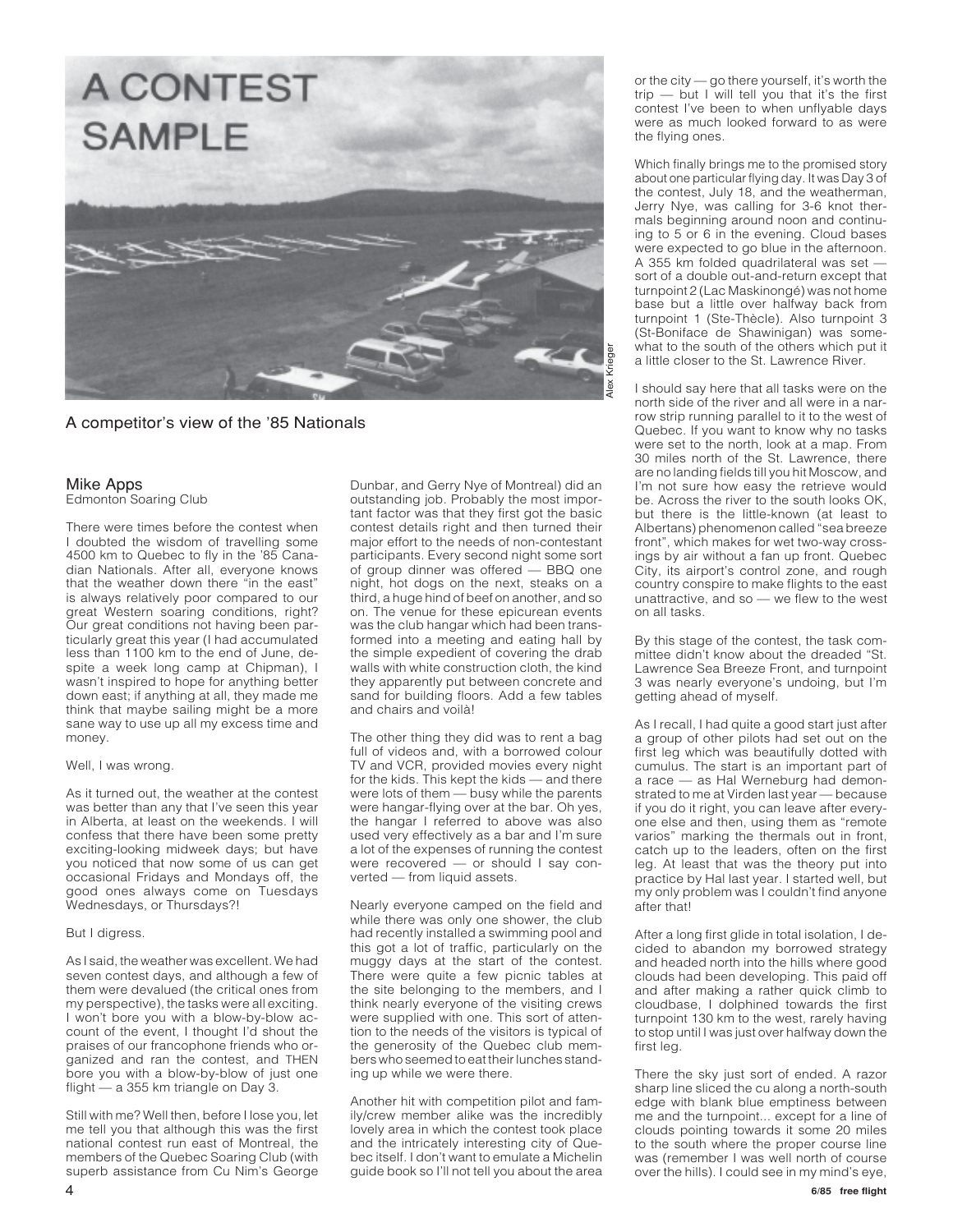but vividly nevertheless, all the fellows I was supposed to catch up to, running along those clouds with hardly a care in the world. And here I was stuck up north.

Nothing for it — I'd have to deviate south again. Why not try edging out into the blue? The weatherman did call for blue thermals to develop though I'm sure he didn't mean in such a dramatic way. Well, I did edge out and suddenly ... there was no lift. But now I was too far to get back to the clouds, so ... push on. I was down to about 1500 feet, not terribly low but with only virgin forest below me, when the first burbles started. No point in stopping, but it gave me a bit of encouragement and I continued my best L/D glide for another couple of miles and went straight into 6 knots. It died at about 3000 feet above ground and that told me why there were no clouds — a sharp, low level inversion, probably due to warm air advection from the west. From here to the turnpoint was a series of low, but fast, climbs and glides. The thermals were fairly close together, fairly strong, but all weakened considerably above a couple of thousand feet.

After rounding the turnpoint I joined up with an ASW-20B (Robert DiPietro) and we had an excellent run back to the second turnpoint along the clouds I'd seen earlier then halfway along the third leg. It was obvious, however, that things were going to get harder as we were now flying southeast into a strengthening headwind and the few clouds ahead were looking very scruffy — not at all the sharp break I had run into further north. What was happening was that strong sea breeze had developed over Lac St. Pierre on the St. Lawrence southwest of Trois Rivières — and it was about to claim some more victims.

Robert and I had been flying pretty well by ourselves up to this point (I guessed I had passed most of the others with my high speed northern diversion), but now the occasional flash in the sky behind told of gliders quickly catching up. Robert decided to stop and climb in what I thought was an inadequate thermal. So once again I found myself alone and doubting my sanity as I flew on towards the last turnpoint. The reasons for my decision to push on were:

- the headwind was pretty strong so stopping for weak thermals could result in a loss of distance because of drift,
- the course line was over a series of industrial areas which should be good thermal producers at low levels,
- things were not going to get better and, in fact, the sea breeze seemed to be getting stronger; and finally,
- there seemed to be adequate landing fields adjacent to the course line.

Four miles short of the turnpoint, and circling at 1000 feet over the town of Shawinigan, a sudden streak of white fifty feet above me was all I saw of Dave Webb as he returned from the turnpoint. I didn't realize who he was at the time — he was in the Standard class and not one of my competitors — but the fact that he was obviously ahead of me, the way he spurned my thermal and yet was no higher than me pushed me out of my secure, yet insignificant little bubble and on towards the turnpoint. I found that by simply dolphining, with occasional full turns, I could make reasonable progress into the strong wind. As before, the stronger lift was found closer to the ground, and the small thermal size was partially made up by their decreased separation.

I rounded the turnpoint at about 800 feet and then simply drifted back over the town of Shawinigan. Now, going downwind, I didn't mind circling in poorer lift to gain some security height, but there wasn't much of that to be had. I saw Robert and the others who had caught up to him as I drifted by — their labourious climbs had not netted them much by the time they had reflown their drift distance and they now had a strong headwind to deal with. I think most of them landed near the turnpoint.

As for me, the course ahead didn't look good. It was now blue and getting rather late. Thermals became progressively weaker although they did go higher. About 30 miles out I made my last climb. According to my computer, I had just enough to make it home on a one knot MacCready setting. The tail wind was much lower now that I was farther from the river, and I couldn't count on more than a 10 mph or so component. I hoped to find a thermal or two enroute because a 30 mile glide at nearly best L/D is nerve-wracking. By the time I was five miles out I was down to 700 feet and no lift had been found — just dead still air. The moment of truth had arrived. My eyeball assessment of the field told me I should be able to make a straight-in approach, and my trusty Cambridge computer confirmed this with a few (less than 100) feet to spare. The scary part was the total absence of undershoot fields for the last two miles, although the field itself was over a mile long and the finish line was at the far end. Three miles out was the point of no return: either make it or turn back to the last landable farmer's field. I opted to continue as I was still sure I could make the finish line. At a little under 100 feet, I was now on the edge of the glider field and no longer in any danger. The finish line still seemed a long way away but it is amazing how far a sailplane will float if the dive brakes are kept closed.

Apparently a lot of money was being put down at the finish line right to the last moment as to whether or not I would actually make it. I did, but rolled to a stop less than a hundred feet beyond the finish line. This was the second day in a row that I had made a rolling finish, and I promised Karen (who unfortunately hadn't taken any of the bets) that I would try not to do it again.

I didn't. The next couple of days I think I landed out and that convinced her that a rolling finish is easier as well as more exciting than a retrieve from the field of a Québecois farmer.

 $\Box$ All in all, I really enjoyed the contest and perhaps more significantly, my entire crew did: it is the first gliding event to which I've dragged them that they all said they would, and more importantly said they will, go to again. My thanks to them and to the members of the Quebec club.

Arizona Soaring

ad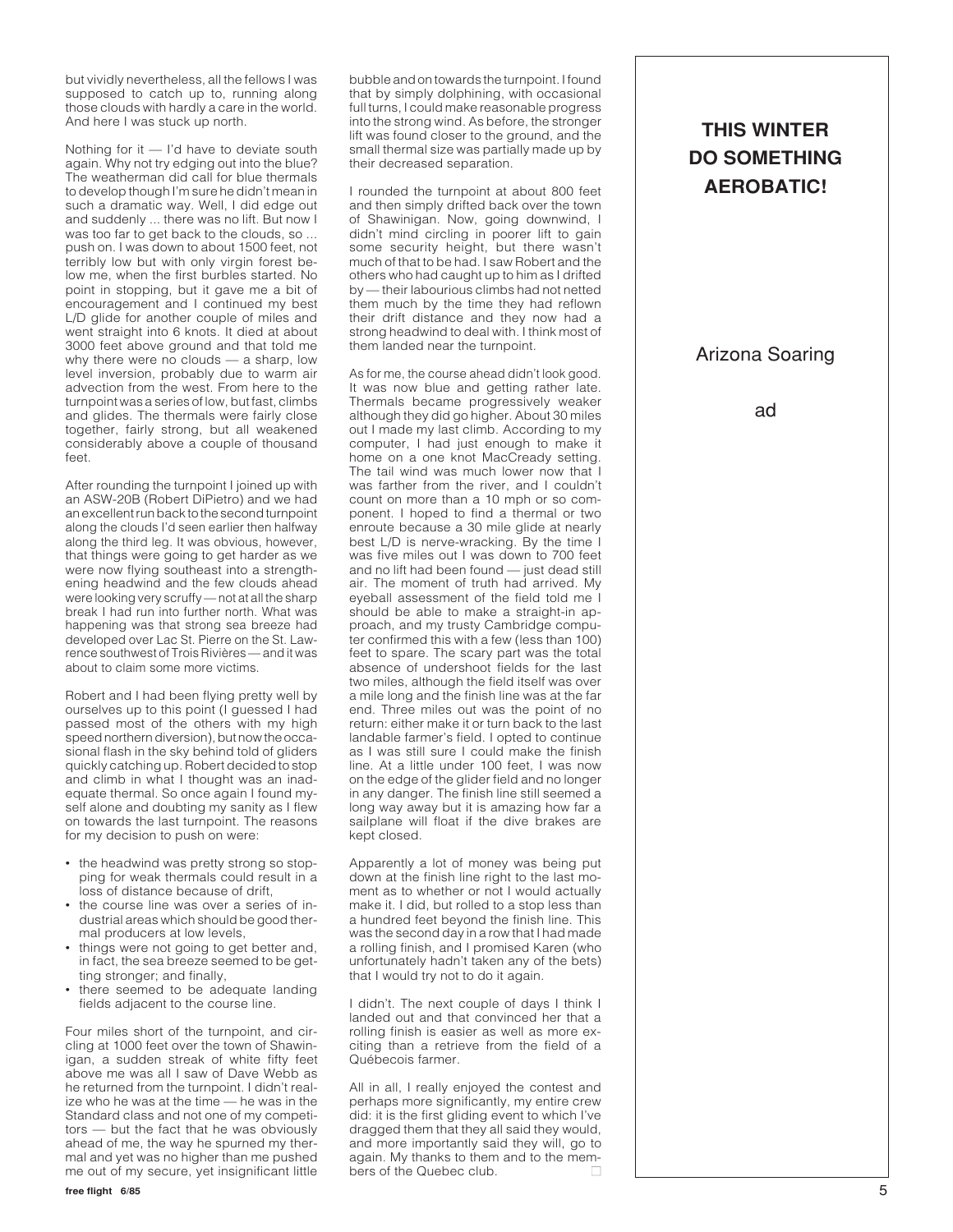### A MOUNTAIN SOARING WEEKEND



#### Tony Burton Cu Nim

The Rocky Mountain Trench, a major topographic feature of the west side of the Continental Divide, is a fairly deep and straight single series of valleys running over 1400 km south from near the Yukon border down into Montana. The valley system is indicated by several major rivers which line up on the map beginning with the Kechika in the north followed by the Parsnip, Fraser, Columbia and Flathead rivers to the south. It's sad for a soaring pilot to contemplate that most of the valleys are in remote wilderness areas and that about 400 km are flooded by two major hydroelectric storage reservoirs, because the mountains flanking the Trench provide an unbroken line of ridge and thermal lift on sunny days and westerly winds.

The territory explored by glider pilots runs from Golden BC down to the Kalispell, Montana area. This area has been flown mostly by members of the Vancouver Soaring Association during their recent springtime excursions to Invermere for cross country tries, particularly between Golden and EIko to the south on Hwy 3.

The "local" soaring territory is the perfect classroom for ridge and mountain soaring for the beginner and pro alike. The immediate ridges facing the valley rise about 3000 feet above the Invermere airport at their base. Behind them are ranks of spectacular rocky walls topping out at about 8500 feet (5600 agl) which are the high ground between the Columbia river valley and the Kootenay valley to the east. The near ridges are broken by a series of side valleys which allow a safe glide out from the rough country if height cannot be maintained.

The Alberta Soaring Council organized a Labour Day weekend soaring safari to Invermere to give the flatlanders a chance to enjoy the scenery and chase some mountain goats or eagles. Seventeen pilots turned out, mostly from Cu Nim, but Mike Apps was there from Edmonton and Peter and Christine Timm arrived with their ASW-19 after a 12 hour drive from Vancouver. Hal Werneburg and Tom Schollie towed with the ASC Scout.

Saturday morning. Hal was to have ferried the Scout over from Black Diamond, but "iffy" weather in the mountain passes west of Banff caused him to turn back and wait a day. Meanwhile, the gliders that had arrived Friday night and that morning were rigged and tied down before other games were played that day. Hans König and Rob Young took a radio-controlled glider up to the hang glider launch pad on top of Mt. Swansea and had a lot of fun ridge soaring until time came to try landing it.

Sunday dawned fine but cirrus moved in from the west, got thicker throughout the day, and was the controlling influence on weak soaring in very light winds. The wind didn't give any ridge lift but was a factor in where thermals kicked off the mountain slopes. The towplane arrived at 1030 but no one launched until around noon as one had to wait until the sun moved around to the south, enough to begin heating up the south and west facing slopes.

The early launches couldn't sustain very long, but everyone took a shot at it just to get airborne after yesterday's hiatus. A second round began at 1400 with more success, and the flights were longer in weak but usable thermals drifting up the rock outcrops and triggering off ledges on the slopes. Mt. Swansea produced enough lift from its lower flanks for a gaggle of five to slowly climb up to the spectators on the peak who were waiting for stronger winds to sustain hang gliders. Steve Weinhold was there with a portable ground station kibbitzing and directing traffic. Mike Apps, who couldn't stay for Monday, got his money's worth when he caught a wind shadow thermal strong enough to give him the height to break free of the lower slopes and work his way eastwards into the high rocks and look down into the Kootenay valley from 10,000 feet. Mike and the Timms departed that evening while everyone else hoped for more sunshine and wind on Monday.

Monday morning served up clear sky and a tad more wind so prospects looked good. Raggedy cu started forming on the peaks behind the front ridges, so just before noon I took the "sniffer" flight with a 4000 foot tow into the logged-off bowls and rock spurs

and under a small cu. There was just enough lift to stay at release height for awhile from a thermal coming off the rocky top of a wooded peak just a few hundred below. In this location, I was behind the mountain facing the airport and looking at the sides of hills in almost all directions. It was a little disconcerting until I reminded myself that I was thousands of feet above the airport easily reachable just around that corner over there.

Anyway, the convection was not quite strong enough yet and I was obliged to glide out to the ridges along the valley and start scratching like mad to stay up. I was stuck for at least a half hour about half way down the mountainside flying short, 60 knot figureeights, losing as much on the turns away from the rocks as gained during the swoops a wingspan or so from them. By now, others had launched and were having similar problems and flying along their own private bits of vertical real estate. Eventually, an honest thermal broke loose underneath, and I escaped up to ridge-top height with some sense of breaking out of jail. With the lift now much more consistent, I was able to work into and along the backbone mountains between the two deep valleys. I had heard others describe this scene before, but the sight defeats all description — it had to be absorbed first hand! Certainly, all the previous rock-scraping was repaid in full.

I was soaring along at the top of a rock wall above timberline at 8500 feet, arcing into the circ of a mountain peak, then over the needles of a spur on the ridgeback; looking east one could see the Kootenay river valley and Mt. Assiniboine to the north, to the south the chain of mountain ridges that make the long soaring flights out of Invermere possible. I heard Kevin Bennett and Hans König commenting on a bald eagle in their thermal — likely the same one I had got just a glimpse of in my struggles a half an hour before. The occasional shaded pocket still contained a bit of snow. Several of the peaks had rock cairns piled up on them, built by climbers who had an even tougher time than I getting there.

Every once in a while moments of inspiration strike during some special soaring flight, and I wish that I could have shared that moment with a stranger to the sport or to a less experienced pilot wondering if all the dull circuits are really worth it. This was such a time, joyful to the soul.

 $\Box$ Later I moved back to the valley ridges south of Mt. Swansea and flew down to Fairmount Hot Springs and back. During this time, the hang glider pilots were launching and thermalling up. Their wing profiles and very tight turns reminded me of maple seeds. I joined two of them at separate times and was impressed by their ability to core the thermals — I couldn't outclimb them. I joined another running the ridge to the south and slowly passed him as I cranked back to near stall speed. Hanging horizontally under his kite in a mummy bag to reduce drag, he waved back. That's real bugs-in-your-teeth soaring. I landed back after four hours of at first tough but then gorgeous soaring. Even a weekend of marginal gliding weather provided all the fun one could possibly wish for.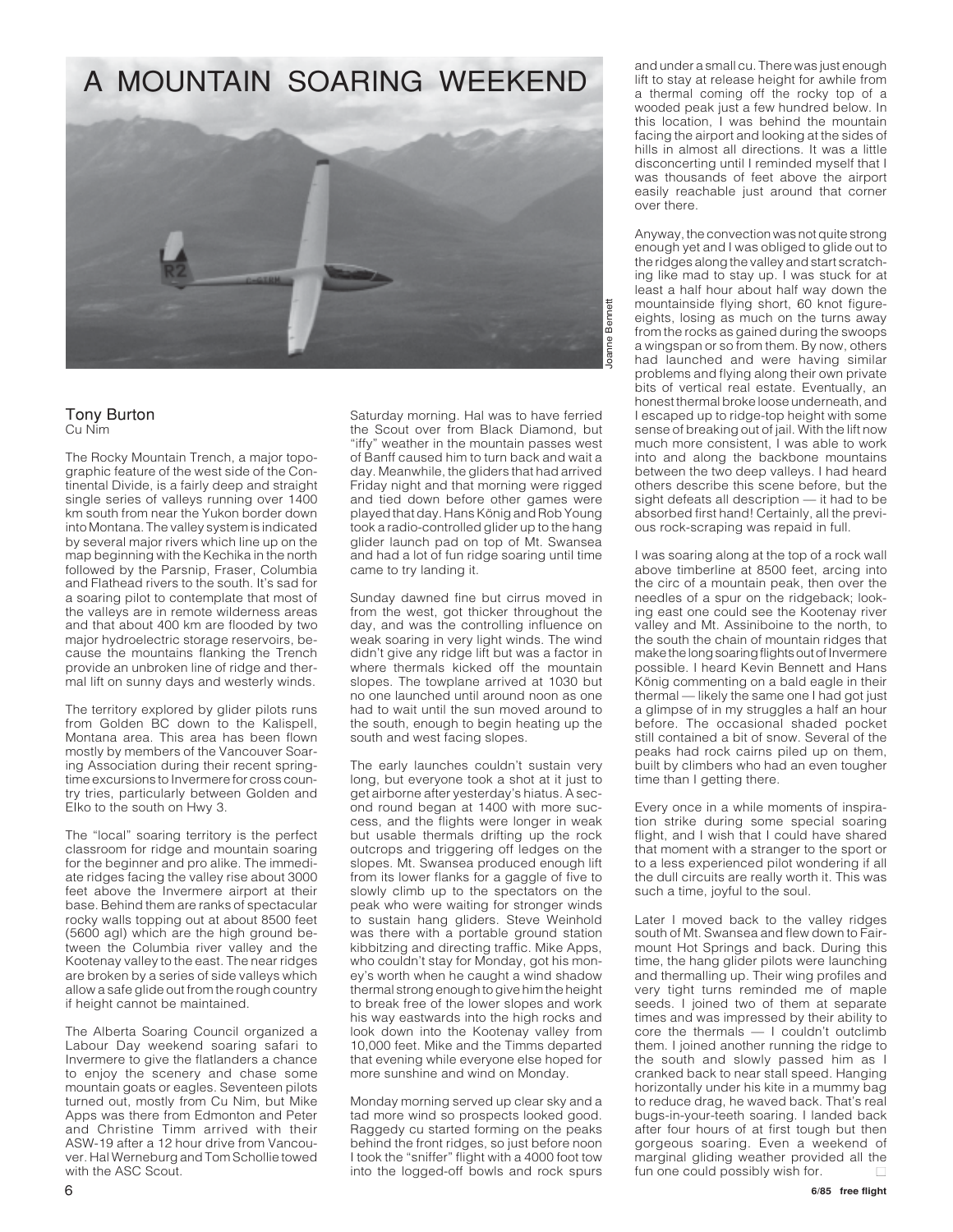# CRISIS ALOFT .... THE "GIMLI GLIDER"

Electronic advances notwithstanding, airliners still find themselves out of fuel in midair. The report of the Commission of Inquiry into this now-famous incident gives the details.

extracted from the Wall Street Journal

Robert Pearson, the pilot of an Air Canada Boeing 767 jet, felt all was going well as his plane flew westward 41,000 feet over Red Lake, Ontario. "I'm going to sit here and watch the trout swimming in the lake," he jokingly told his co-pilot.

But suddenly warning lights blinked on in the cockpit, then alarm gongs sounded, and the jet's two engines both flamed out. The plane, carrying 69 passengers and crew, had run out of fuel in midair.

What followed on that flight on July 23, 1983, marked one of the most harrowing half-hours in aviation history.

Even though the world's airlines have entered the age of electronic fuel gauges and have long had redundant fuel warning systems, airplanes are still running out of fuel. In the last few years, in fact, there has been a rash of incidents involving planes that ran out, or nearly ran out, of fuel supplies. Some examples are:

• In 1983, a Republic Airlines DC-9 ran short of fuel en route from Fresno, Calif. to Phoenix, Ariz. After the jet was forced to land at Luke Air Force Base, Ariz., 25 miles from Phoenix's commercial airport, safety investigators found just fifty gallons of usable fuel remained in the tanks, enough for a few minutes of flying.

• A 747 jumbo jet flown by Pan American World Airways barely made it into Newark, N.J. airport a few years ago. As the big plane touched down on the runway, two of its four engines flamed out, and on a taxiway a third died, all for lack of fuel.

• While circling near Portland, Ore., a United Airlines DC-8 ran out of fuel and crashed in 1978.

Although such accidents are relatively rare, eliminating them is difficult. That is because the causes often are complex, sometimes involving mechanical failures, sometimes human faults, and often a combination of both, safety experts say.

The Air Canada case is in many ways typical. There was a long string of both mechanical and human problems that led up to the spine-tingling landing at Gimli. Details of the case emerged in months of hearings before a Commission of Inquiry sitting in Winnipeg.

The jet involved wouldn't seem a likely candidate for the Gimli drama. It was Boeing's newly designed 767, a big, widebody plane with two powerful engines and the most advanced electronic systems — including fuel gauges — in the world.

Months before the Air Canada incident, however, some ominous signs began appearing. After United Airlines had taken delivery and was ferrying one of its new 767s from Boeing's production plant near Seattle, the pilot noticed a problem. The fuel gauge showed an amount of fuel in the tanks different from the amount the plane's flight computer calculated should have been there.

According to Boeing, later tests showed that "an undetected fault could cause erroneous readings (in 767 fuel gauges) of 1000 to 3400 pounds above the actual fuel quantity." Because that posed the threat of running out of fuel in midair, Boeing quickly told airlines around the world to inspect 767 fuel-measuring systems for the fault. Honeywell Inc., which supplied the fuelmeasuring system to Boeing, began redesigning it.

Meanwhile, Conrad Yaremko, an Air Canada mechanic in Edmonton, began working on aircraft No. 604 on July 5. Because it was one of Air Canada's brand-new Boeing 767s, he checked for the fuel measuring system fault. Mysteriously, each of the three fuel gauges — one for each of the three fuel tanks — went blank during the test. Later, all seemed to work properly.

The night of July 22-23 saw the same jet back in Edmonton. Mr. Yaremko was performing the same check, and again the gauges went blank. It was a warm night, and Mr. Yaremko knew that heat is the enemy of electronic circuits. So he removed the small box of electronic gear that feeds data to the fuel gauges in the cockpit and put it in a fridge for a while to see if the cooling would solve the problem. The tactic didn't work.

Eventually, the gauges did begin working again, and the plane flew to Montreal where they went blank again. As Capt. Pearson boarded the jet the afternoon of July 23 to fly it from Montreal to Ottawa and then to Edmonton, he saw all the fuel gauges were blank. Pearson, his co-pilot Maurice Quintal,

and some mechanics consulted. According to testimony, it was then decided to use dipsticks to measure the amount of fuel in the tanks.

The dipsticks were calibrated in centimetres. That measurement should have been converted to litres and then to kilograms, because the 767 is Air Canada's first plane to use the metric system. However, that wasn't done. Instead of multiplying litres by 0.8 to arrive at kilograms, they mistakenly multiplied by 1.77 and arrived at pounds, the measure used in other Air Canada aircraft. Then on the basis of the erroneous calculation, they added fuel. Capt. Pearson checked the quantity figures, not realizing they were faulty. "You have more than enough. You can go all the way to Vancouver," one mechanic replied.

The flight from Montreal to Ottawa was uneventful. Then the jet took off for Edmonton — with only about half the fuel needed to reach that destination.

As the jet passed Red Lake (and Capt. Pearson joked about watching the trout), co-pilot Quintal made a position announcement to the passengers, according to the cockpit voice record. But 10 minutes later, at 8:10 pm., four beep warnings of low pressure sounded.

Capt. Pearson: Holy (expletive)!

Co-pilot Quintal: Something's wrong with the fuel pump ...

Capt. Pearson: Left-forward fuel pump, okay, what have we got here? I hope it's just the (expletive) pump failing, I'll tell you that... Capt. Pearson: Let's head for Winnipeg NOW ... Hundred and twenty-eight miles (from Winnipeg), okay ...

Capt. Pearson had his co-pilot radio air controllers to tell them the jet had some problems and was diverting to Winnipeg. He also had his co-pilot brief Mr. Desjardins, the chief flight attendant, telling him to prepare passengers for an emergency landing. And the captain began descending from 41,000 feet. Then more beeps, indicating problems at more fuel pumps.

Co-pilot Quintal: (Expletive), they're all going out... BEEP, BEEP, BEEP, BEEP ... Pearson: All the (warning) lights are on!

A chilling conviction settled over the cockpit. As Capt. Pearson tells it later, "Maurice and I knew that one fuel pump might fail, but to have all the pumps fail all at once, and on a brand-new airplane, that was beyond probability. We realized we had more than a pump problem, we had a fuel problem." A few minutes later that was confirmed: a deep "bong" sounded.

Capt. Pearson: Okay, we've lost the left engine.

Co-pilot Quintal: Okay, what will we do ...? Pearson: Just run on one (to save fuel).

Co-pilot Quintal radioed Winnipeg control centre, warning that the jet had lost an engine and requesting that fire trucks be called out. Three minutes later the second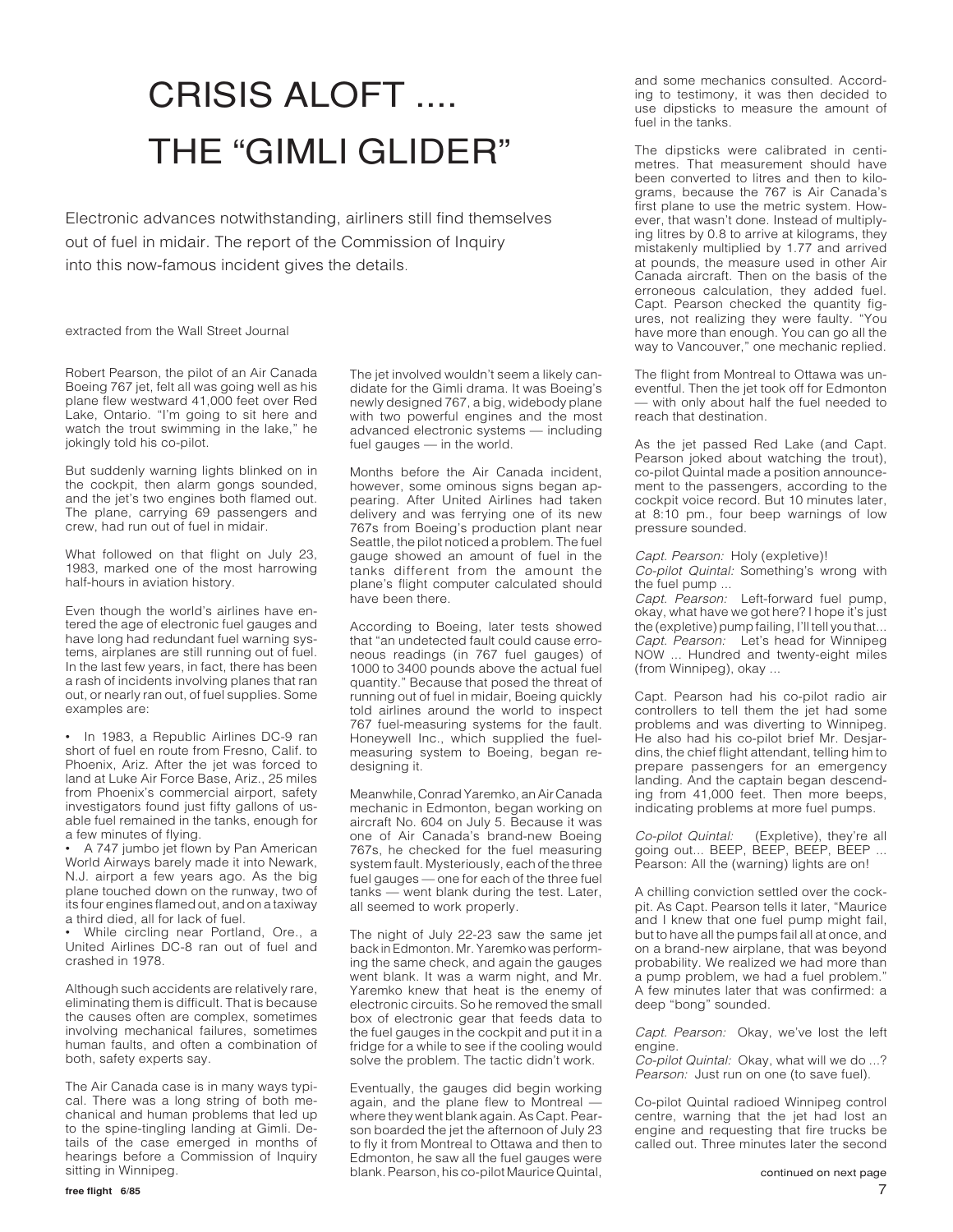engine flamed out. With power gone, eight bright video tubes in the cockpit displaying most of the plane's instruments went blank.

Capt. Pearson: Centre, (Air Canada flight) 143. This is a Mayday, and we require a vector onto the closest available runway. We are (down to) 22,000 feet ... both engines have failed due to, looks like fuel starvation, and we are on emergency instruments ... Now please give us a vector to the nearest runway."

Back in the passenger compartment, stewardesses were rushing to secure the drink trolleys. Then they briefed the 61 passengers (who had been told the plane had a fuel problem, but no more than that) on how to brace themselves. There were businessmen on board, an older couple, some teenagers and some young mothers with infants. After the briefing, all fell silent. "Obviously there was no engine noise, it was very quiet in the airplane except for a few people crying," Mr. Desjardin told the board of inquiry. Anne Swift, another attendant told the board, "People were very afraid, and some were crying silently, but there was no panic.

Among the few emergency instruments functioning was the airspeed indicator. The captain nosed the plane down just enough to maintain 220 knots, the speed that he guessed would provide the longest, safest glide. There is nothing in the flight manual on how to glide a 767.

The flight controls worked only because, when the last engine flamed out, a small ram air turbine descended automatically from the belly of the 767. Spun by the passing air, the turbine provided power for the 767 "power steering" — hydraulics that enable the control surfaces to be operated. All 767s have such turbines; but many jets, such as the 747 and 727, do not.

Capt. Pearson tried to steer for Winnipeg, but his compass heading had disappeared along with his video displays. He still had a small emergency magnetic compass on the dashboard, but it was swinging too much and was mounted too far to his side for him to line up on. "So I steered by the clouds underneath us," the captain said later in an interview. "I would ask Winnipeg Centre for a heading, they would say 'left to 220 degrees,' and I would turn left about that much, judging by the clouds, and then I'd ask Winnipeg how my heading was. Using the clouds, I kept eye-balling it."

The 767 had also lost its vertical speed indicator, which measured the rate the plane was dropping. And it was dropping much faster than Capt. Pearson thought. Co-pilot Quintal tried to calculate the rate of descent. The jet's altitude was 14,500 feet when the Winnipeg controller said his radar showed the plane 45 miles away. The jet had dropped to 9,500 feet by the time the plane was 35 miles away.

"We had dropped 5,000 feet in 10 miles," Co-pilot Quintal says. "With only about 10,000 feet of altitude left, we could glide only another 20 miles. But Winnipeg was 35 miles away — I told Bob (Pearson) that we'd never make it."

Capt. Pearson radioed Winnipeg, and the Winnipeg controller told him that Gimli was just 12 miles way, on his right. Co-pilot Quintal, who had been based at Gimli while serving in the Canadian air force, told the captain the airport had long runways. The base, which had be obscured by a cloud, was suddenly visible. "Bob turned right towards Gimli immediately," said Quintal. Pearson then asked Winnipeg for details on Gimli.

Winnipeg Controller: Use right hand runway, 6,800 feet long.

Pearson: There will be nobody on the runway when we get there, eh! Nothing?

Winnipeg Controller: I don't know - I can't tell you for sure ...

Co-pilot Quintal saw the Gimli strip and pointed it out.

Capt. Pearson: We're going to make Gimli okay.

Winnipeg Controller: Great! We show you about six miles to touchdown.

"Fortunately for all concerned, one of Captain Pearson's skills is gliding ..." Justice George Lockwood, head of inquiry.

But all wasn't great. The jet was coming in too fast and too high. The captain and his co-pilot discussed circling once before landing but rejected the idea because they would lose sight of the runway while circling and because they might lose too much altitude.

To cut the jet's speed and altitude, Capt. Pearson then tried a rarely used technique, a side-slip, which he had practised as a glider pilot. With the rudder, he turned the nose of the plane right, but with the ailerons he banked the plane to the left. The net effect was to make the plane fly toward the runway in a sideways attitude that would create drag and rapidly slow the plane.

The captain's maneuver, in which the plane seemed to plummet to the left, frightened passengers and flight attendants. "I thought he had lost control," Mr. Desjardins said. But the plane began losing altitude quickly, and speed began dropping from 210 knots to 170 knots, still much faster than normal landing speed of 130 knots.

Winnipeg Controller: Five miles to touchdown.<br>Capt. Pearson:

Roger, we have the field in sight...

Co-pilot Quintal flipped the landing gear lever, but without power, nothing happened. "There wasn't any noise (from the gear going down), and that was a terrible feeling," the co-pilot says. He turned another switch allowing the gear to fall by gravity. The gear on each wing dropped, but the nose landing gear deployed only partway down. (It could not move forward enough against the slipstream to lock.)

The aircraft touched at 170 knots, then ahead on the runway they saw vehicles, people walking and youngsters bicycling. They hadn't landed on the right-hand runway, which was still used for aircraft, because its dark colour had blended in with the earth. They had landed on the light and more visible left runway, which was being used as an autoracing strip. The last race of the day had finished, and scores of people were strolling and hiking on the far end of the runway, while others were finishing dinner in camping vehicles parked on the runway.

Without power, the captain couldn't use reverse thrust to slow the plane. He hit the brakes, at which point the nose gear touched down and collapsed.

The nose ground into the concrete, sending up a huge shower of sparks. "I thought the underneath of the airplane was being torn apart," Mr. Desjardin said.

As the plane continued sliding, Jo-Ann Barry was washing dinner dishes in the family camper parked out on the runway. Suddenly a boy on a bike yelled that a jet was coming in. "I opened the camper door and there was this huge plane coming at us," she says. "It seemed very quiet, but it was coming 70–80 miles an hour. Everybody was hollering, grabbing their kids and running."

Fortunately, the jet's nose acted as an excellent brake. The big plane, its tail high in the air and its nose on the runway, shuddered to a stop just short of the throng of people and vehicles. No one had been injured.

What had gone wrong with the plane's fuelmeasuring system? Because of a loose wire in the Honeywell electronic box, one data processor failed and couldn't provide information to the fuel gauges. The system then should have shifted automatically to a second, redundant data processor in the electronic box. But because of a shortcoming in the Honeywell system's logic, it failed to do so. Hence, all the fuel gauges went totally blank.

There were, of course, other problems, including the fuel conversion to pounds instead of kilograms. Even if the fuel had been calculated correctly, Capt. Pearson shouldn't have taken off. According to the 767's Minimum Equipment List, if at least two fuel gauges (for two of the three fuel tanks) aren't functioning, the pilot isn't allowed to depart. Capt. Pearson testified mechanics convinced him that, even though the fuel gauges were all blank, the dipstick procedure was sufficient to bypass the Minimum Equipment List. Mechanics denied that.

Although Pearson and Quintal were praised for landing the plane safely, Air Canada demoted Pearson to co-pilot for six months, and suspended the co-pilot for two weeks.

Meanwhile, Air Canada has revised its fuelling procedures and has retrained its crews in fuelling methods. And Boeing 767s in airline fleets around the world are getting a redesigned Honeywell fuel measuring system.

As for the plane itself, Air Canada's aircraft No. 604 is still in service. In aviation circles, the big jet has come to be called "the Gimli Glider<sup>1</sup>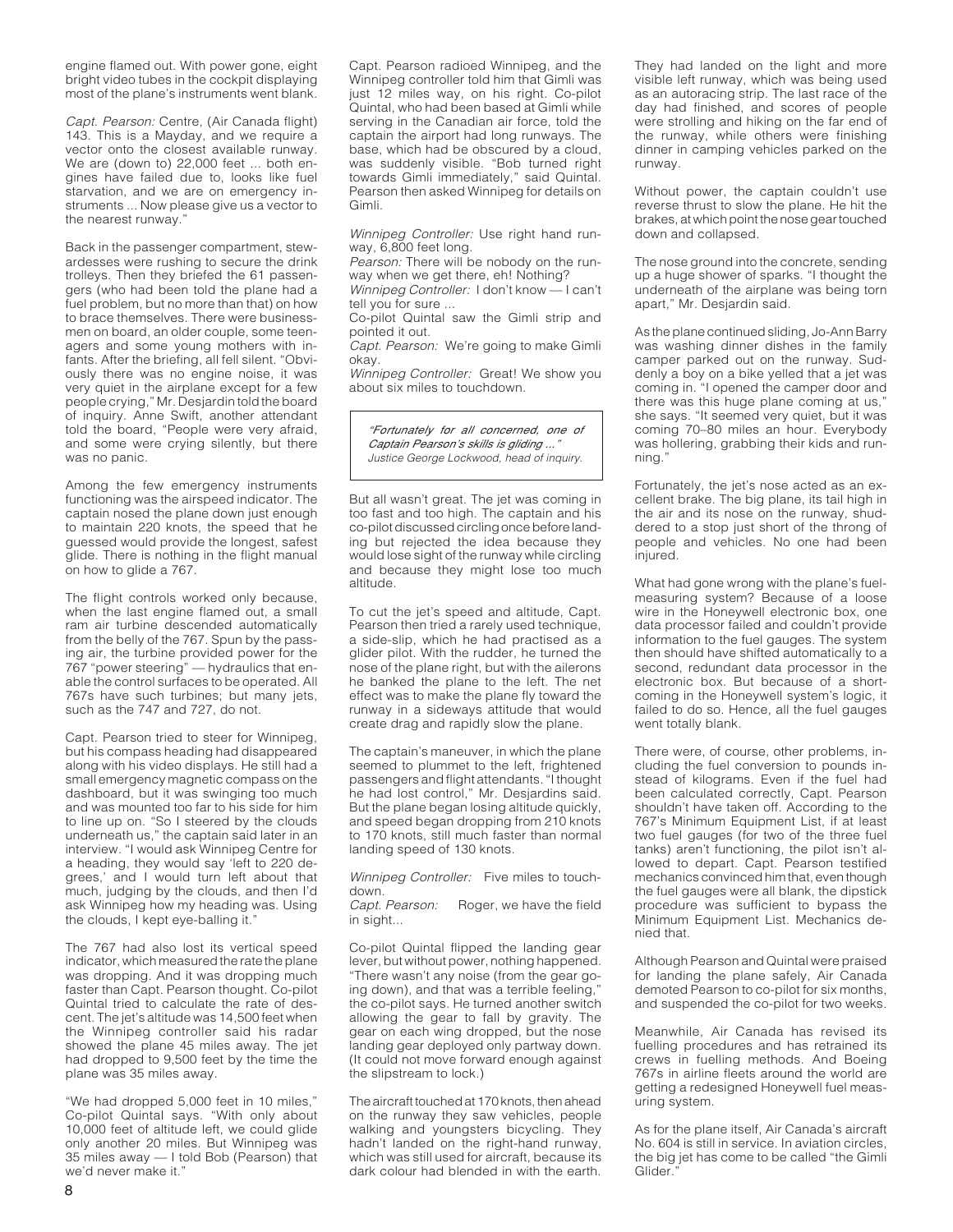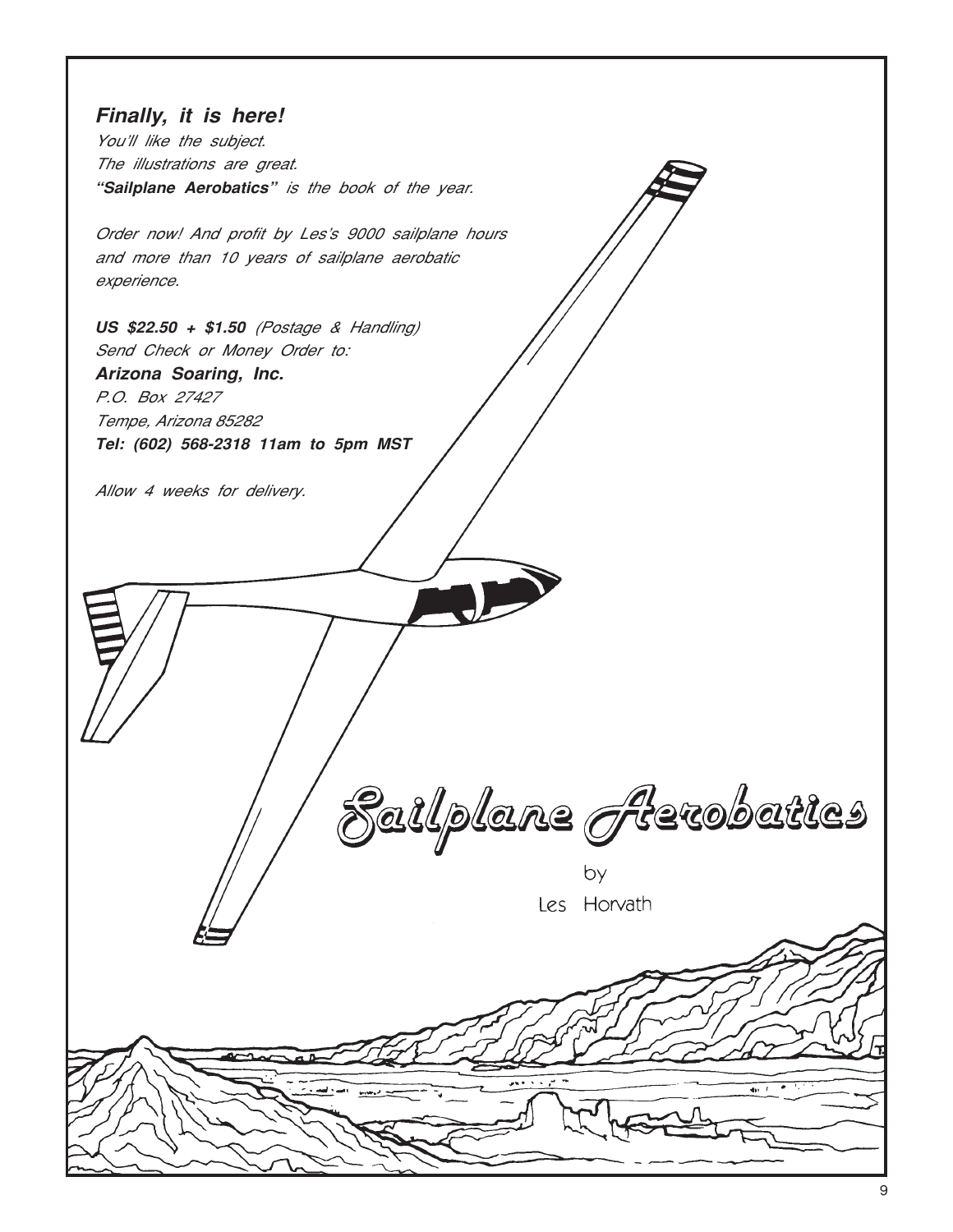# LOW LOSS INSTRUCTING

### PART 4 GETTING LOW IN THE CIRCUIT

Tony Hayes Adapted from Australian Gliding



This is the second article in this series which examines exercises that pupils will not normally see in the routine process of training and therefore their appreciation of such exercises will depend almost entirely on the manner and depth of exposure utilized by the instructor.

Running out of height in the circuit is not actually listed as an exercise in the flying training syllabus, but is a positive check that circuit planning has been fully absorbed.

It finds a place in this series not only because it is a central trigger to a variety of accidents, but also because it underlines that while much of instruction is to establish safe habit patterns, there must also be controls to ensure that pilot thinking does not become too rigid, leaving people vulnerable to the changing circumstances that motorless flight may produce.

### HABITS, FIXATIONS AND SAFETY

There must be few instructors who have not, at some time or other, watched an early solo pilot struggle with a virtually nonexistent thermal, steadily putting himself in a position where there is no hope of flying a normal circuit, but then seeing him attempt to do so.

Alternatively, a pilot may be caught on the 'wrong' side of the strip with ample height to perform a right hand circuit as an emergency measure, but then run out of height in an attempt to regain the usual operational side, "because we must fly left hand circuits here."

Certainly there may be an amount of facesaving or even laziness involved in situations such as those above, but in the main it probably reduces to simple habit and fixations. Fly a hundred normal circuits and when the next one goes wrong the pilot is in a mental rut — gliders always land back at the launch point, ignore the problem and do what is usually done. It has worked a hundred times before.

In this light, basic training of circuit planning has failed, for while the pilot will produce a good circuit on demand, during a check flight for example, the underlying safety principles of the basic circuit have not been fully absorbed and/or are not being intelligently applied. The pilot is now vulnerable to changing circumstances which can produce situations at the limit of, or beyond, his experience to control.

Disciplining erring pilots and enforcing required procedures only provide superficial protection which the pilot may discard when out of sight — landing off-field for example.

The prime requirement for every pilot must be that they understand the safety principles on which the standard circuit is based, and thus apply them automatically.

Effective solutions cannot be achieved postsolo when habits are already established.

They must be achieved pre-solo when habits are being formed, when we have the opportunity to establish clear objectives, not fixations.

As instructors, we must look beyond circuit planning as just a basic exercise and see it in its true form, mainly a mental exercise which later experience and opinion may distort beyond belief. Our task is therefore to provide equal protection to the future pilot as well as the early solo pilot. A "running out of height in the circuit" check becomes part of the control to this function.

### SOME TEACHING PROBLEMS

What may undermine instruction in circuit planning is the pilot's practical introduction to it. The instructor will wait for the pupil's applied attention level in controlling the glider to fall to a point where there is sufficient mental energy free to begin controlling the glider's destination as well. This may begin on any flight which is going well. The instructor simply moves in and says, "This time I will show you a little of what we look at to obtain a normal circuit."

Quite innocent, good flight organization in fact, but we are giving a partial demonstration ahead of a full explanation, and the pupil is slipping through the net.

Next flight, different instructor. The pupil enthusiastically states that they started circuit planning last time and the current instructor automatically moves into a practice phase.

A number of flights may now go by during which the pupil may well receive a clear picture of what the desired circuit should look like, but lack the vital pre-exercise explanation of the reasons for the form of circuit we employ, or only received them in parts while distracted during flight. From this basic weakness could emerge undesirable actions by the later, more confident, solo pilot that the pupil will become.

A further loss generator in circuit planning is the instructor's approach to teaching judgment exercises. Judgment appears so abstract that it may appear difficult to get your teeth into.

Not so, judgment exercises are taught in exactly the same manner as manipulative exercises. Explain the fundamentals, clearly demonstrate them, prompt the pupil on the various cues upon which judgment is based, reduce prompting as the pupil picks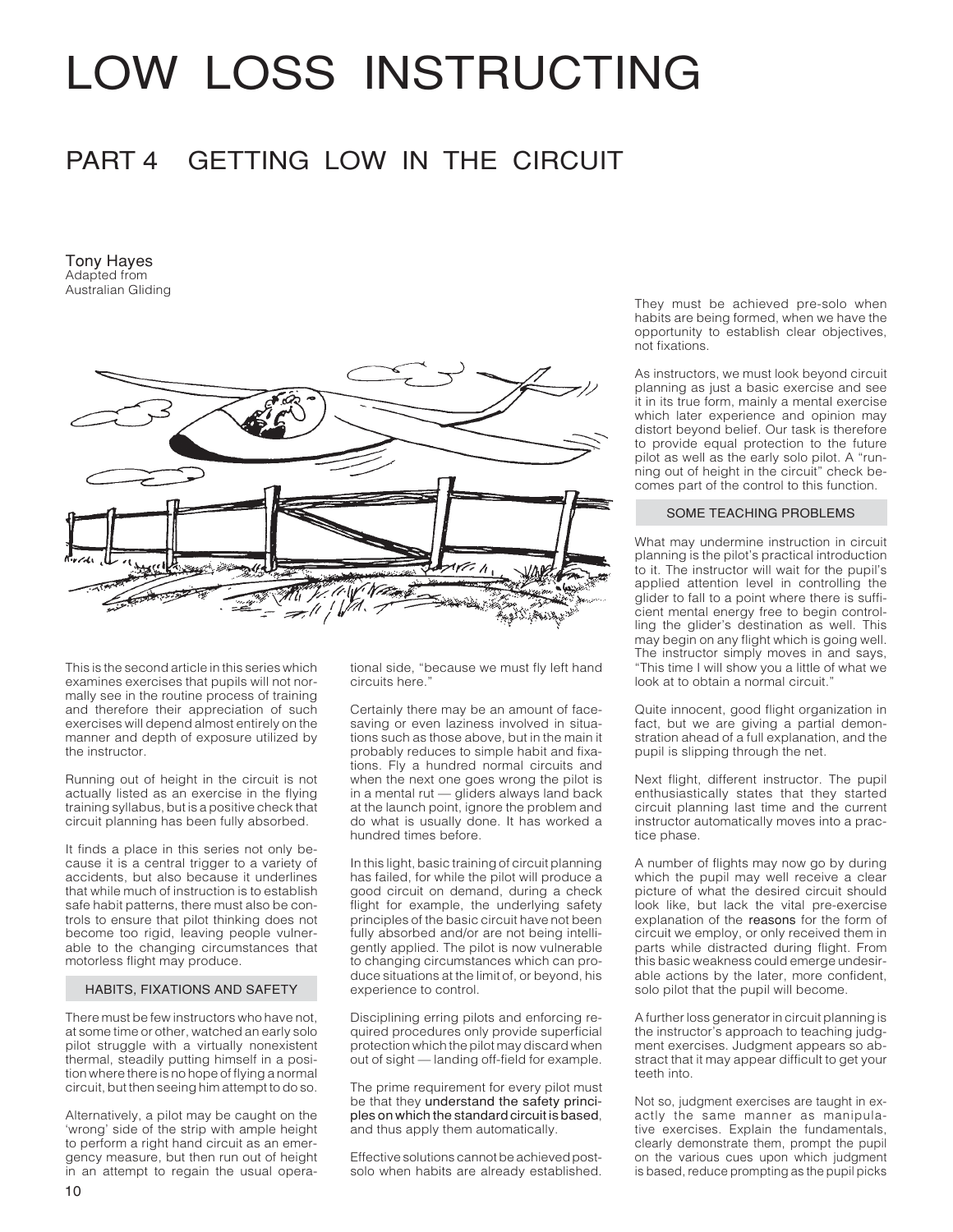up the workload, then quietly slip into faultfinding as responsibility transfer is ending. Take another look at the teaching sequence given in Part 1 of this series and have a think about it if you are not convinced.

Unfortunately, unless you have a motorglider available, the majority of judgment exercises are available only at the rate of one per flight one circuit, one approach, etc. They therefore spread over several flights and, in a club environment, several instructors.

As judgment is a little intangible, it also becomes a matter of opinion and expression: one instructor puts it over as pure angle evaluation, another as height/distance to a point from a position. Much the same thing, but expressed quite differently. The pupil may average out the various expressions into a skill which works for him, but which might dilute perceived safety requirements in the process.

### **CIRCUITS**

One popular misconception must be banged on the head right away: circuit planning is only indirectly connected with landing at a pre-selected point, even though most circuit training appears to focus on the landing point.

Let's back off a little to review what we are doing. Usually we wish to land back at the launch point, going in a certain direction.

Landing is dependent on a controlled approach which is a separate judgment exercise dependent on the conditions of wind velocity, gradients, etc. To fly a controlled approach the glider must be at a certain position and at a certain height which suit the requirements imposed by the day/ time in question. The height is established by safety and standards and varies from place to place, but around the world 300 feet is accepted as a reasonable safe minimum from which an approach may be commenced.

The usual mental sequence would therefore be much as follows: I intend landing there. In today's conditions a 300 foot final turn is suitable and a half brake approach from that height means the final turn must occur there.

Circuit planning now becomes a judgment/ prediction exercise to reach the final turn position.

If we teach this from the beginning, then we are instilling exactly the mental habits the solo pilot will later require those of thinking well ahead of the glider and its current situation, actively forecasting what is likely to happen, not just what is happening. The circuit now begins to make real sense rather than being just a set of activities we are obliged to follow.

Current circuit procedures not only provide a simple support to growing judgment by the pupil, but serve a further very important function which should also be indicated early in circuit training. That is that the standard circuit actively reduces pilot work load the closer the glider comes to the ground.

In normal situations this will mean that the glider will intercept the final turn with the pilot in a relaxed frame of mind with little to do but fly a controlled approach and land, maintaining plenty of spare mental energy to deal with the unexpected.

Running out of height may now be seen in all its potential seriousness. A pilot who comes skidding slowly around a low final turn in an effort to get back to the launch point has not just failed to predict the glider's flight path but has actively compromised the normal circuit rejoining point, failed to use the check point, ignored vital actions as the speed is low (in what condition are the flaps, undercarriage, trim and lookout?) and has failed to use correct interception of the final turn as the ultimate check. So, rather than reduced workload with reducing height, it has probably been increased.

Assuming the glider continues to fly, the pilot is now totally at the mercy of the unexpected — an unnoticed wind change, another glider 'appearing' on approach, the landing area becoming obstructed, and there we are: little speed, less height, few personal reserves and potentially just about to become the first person on the scene of another avoidable accident.

### LOW LOSS CIRCUITS

All reasonable instructors should periodically review their techniques, considering their effects, and never more so than in the judgment exercises which have such a personal presentation and thus change with experience.

How do you feel your techniques are likely to effect the next instructor with whom your pupil will fly? Are they compatible? Will they keep the pupil progressing? How do other instructors' techniques affect your own teaching when their pupils appear on your duty day? The answer to this one is Standardization. There is just no substitute for it. It required the active work of an instructors' panel which is prepared to establish a common basis on which to work and from which pupils will benefit.

In this manner, basic circuit techniques will stabilize and weak areas, either in an individual pilot or collectively across the club, will be solved as a routine part of the operation. Minor losses may be trimmed by thinking in terms of exercise objectives and work organization.

The final turn is one prediction point, the check point is another. Why not add a third and use a fixed training rejoin point as well? These are three key points where the pupil may exercise judgment, so putting him well on the way to obtaining triple value from each flight. Use the keys as positive indicators to where the glider will be, whether its position is going to be suitable and, if it is not, then where the final turn we are able to safely achieve will dictate where we must land. Use the keys to the circuit without becoming slavish, thinking that if they always reach those positions they will safely get home, irrespective of height or airmass variations.

In this manner the first habits we establish will be those which will alert the later solo pilot to situations becoming abnormal. They have a pilot thinking ahead to alternatives, thus controlling their workload, or giving the instructor a valid basis for discussion if they do not.

Finally, let the pupil prove this ability within the framework of a "running out of height in the circuit" check. Such checks may be introduced unannounced as there is no component involved that the pupil has not performed before. It is all just going to begin happening a little earlier than usual.

Typically, the pupil will be deliberately distracted, causing the glider to transit the rejoining area low, but not obviously so; say 150- 200 feet lower than usual and a little closer in to make the angle look comfortable. This would put the glider through the check point at 300-350 feet and around final at 100-150 feet, high enough to 'get back' but not high enough to do so in an acceptable manner.

The pupil is then observed on how the workload is dealt with and how late he updates the landing area he will be able to achieve.

All pupils should pass this check prior to being allowed to fly alone, for while late in training most pupils will deal with the normal quite adequately, the mark of a solo pilot is ability to deal with the abnormal. This ability must be demonstrated.

### **CONCLUSION**

Adoption of positive fault-finding techniques by instructors, whether they be a routine part of teaching technique or used as set checking exercises, will uncover weaknesses and comprehension problems early. They will also form a positive behaviour pattern between instructors and pupils which will become the basis on which post-solo supervision will rest.

It is easy to keep the two-seater safe. You are in it. Keeping the single-seaters safe requires:

- the confidence that pre-solo exercises really have been taught and understood, and
- the means to move solo pilots smoothly back into a receptive frame of mind wherein further instruction, if only a comment or two, will be effective.

Intelligent application of exercises such as running out of height in the circuit support the above requirements. They are not only quality controls in their own right but also form the foundations on which an individual instructor will be able to fairly deal with solo pilots whom other instructors have trained.

Next time, Launch Failures – a consistent and major accident area year after year. In common with Stalling and Spinning in the series, attention will focus on the purpose of training, thus determining instructional pattern and emphasis which will protect the future solo pilot future solo pilot.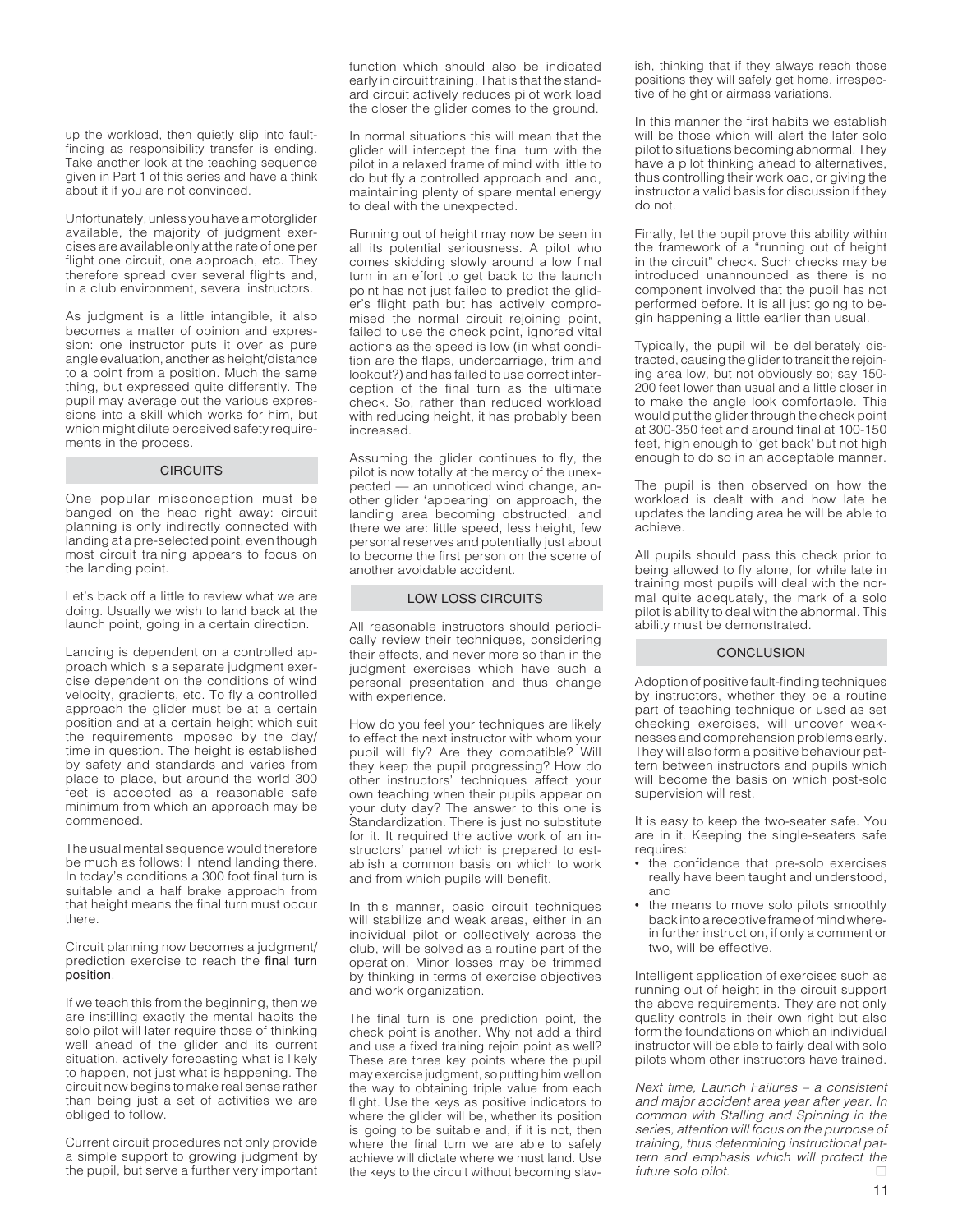

### Upping the ante on the 500 kilometre triangle . . .

### Peter Masak

SAGA

My luck started in Las Vegas, Nevada, where having a lucky day can be very profitable. A little bit of airborne gambling on the DC-9 flight to Las Vegas from Houston had rewarded me with a nifty \$100 which paid for the flight. So I arrived in Vegas in a good mood for the nine hour drive to Minden, where the Nimbus III had patiently sat for a month after the US Sports Class Nationals. I was returning to Minden, Nevada after having put in a stint at work, and was again looking forward to several days of great desert flying.

Driving up through the desert north of Las Vegas was an eye-opening experience. As I'm sure all other glider pilots do, I was constantly checking for landable fields on either side of the highway, and scanning the horizon for cumulus. The scary thing was that there just weren't any landable fields except for the odd dry open patch that always seemed to be at the bottom of every valley. Other than that, there were just sagebrush and rocks, hospitable only to rattlesnakes I suppose.

A speeding ticket south of Goldfield jarred thoughts back to reality (the pseudo ghost towns apparently still manage to self-finance their police). Late that afternoon I cruised into Tonopa, Nevada, another formerly bustling desert town that had seen its fortunes rise and fall with the gold and silver rush. At the end of town I felt benevolent and picked up a rather hapless looking hitchhiker who was working his way out west to California to team up with his wife and a new job. Jesse made good company and helped the time pass quickly for the remaining five hour drive to Minden.

We passed rather fabulous scenery on the way northwest: the majestic White Mountains, where numerous world soaring records had been set, and Janie's Ranch, a well-known brothel at the north end of the Whites (also a great land-out spot to keep in mind).

As dusk arrived, I realized that my poor hitchhiker was going to have a tough time finding a ride at night to Sacramento, so I came up with an ingenious plan that would benefit us both. I proposed that in exchange for helping me rig the Nimbus, I would buy dinner and pay for accommodations that night. Jesse looked like he hadn't eaten for some time, and not knowing what a Nimbus III or for that matter a sailplane was, he

gladly accepted the offer. As we drove up highway 395 along the eastern flank of the Sierras, it became more and more evident we were going to have trouble finding a motel room. Every weekend, Californians spill through the mountain passes into Nevada to escape from the rat race and find solace in the lawlessness of the place, the result of this being that every bed in Nevada was taken. We stopped in Bridgeport, California for dinner just short of the Nevada border and caught sight of a poorly lit and apparently half empty motel. From the outside appearance it was obvious why there was a vacancy. We walked over to the office and were met by a short, old, and very bossy woman who immediately concluded we were a couple of drunks. Cash money soothed her.

My hitchhiker friend and I got an early start on sleep that evening, having abandoned all hopes of rigging the airplane that night. Consequently we woke early at 6 am and immediately set off for Minden, seventy miles to the north. Wil Schuemann had graciously berthed my sailplane and trailer at his house, so we rolled up to Wil's place about 7:30 that morning, hitched up and then set off for the airport with the sailplane in tow.

By 0900, the Nimbus III was rigged and ready to take on a load of water, so I thanked my helper and dropped him off at a convenient road intersection in Carson City and then returned to the airport. Rick Matthews from Cu Nim appeared and helped me ballast up the ship. (Other Canadians on hand were Rainer Zimm and Ginny, Frank Markut and family, and Doug Stroud — it was quite a reunion!) By the time I was ready to push out to the line it was shortly after noon, so I changed my task declaration to a 500 km speed triangle from a 750, having realized that time was running short.

Getting decent height off tow really turned into a frustrating exercise, and I spent 45 minutes flailing around try to get high for a good start. Finally in frustration I decided to go through anyway, and set off on course out of the gate at 5000 feet above ground pushing out at only 90 knots. This hardly seemed like the way to break any records, but a good first thermal conveniently offered itself. A 15m ship that had marked the thermal for me gave me a real run for my money, hanging in there tightly all the way out to the next thermal.

As I climbed to cloudbase, I looked down under my left arm at my oxygen system and

discovered to my horror that the bottle was practically empty. How could that be? I had had it filled just before takeoff, so this was unbelievable. What must have happened is that with the rather crude throttling system on the bottle, I probably hadn't seated the valve stem fully after testing it, so most of the oxygen had leaked out. Well, a little remained, so l resolved to fly at lower altitude without oxygen and ration the use of the remaining gas in the bottle.

The first leg to Bishop went like clockwork, and I arrived in only an hour and twenty minutes for a 164 km/h average speed. With my experience at the Sports Class Nationals earlier this year, I had flown this route several times before, and each time it seemed easier. The trick was to run upwind along cloudstreets, which were angling 45 degrees to courseline, and then jump crosswind across the streets whenever a cumulus puff appeared between the major lift lines. So this leg of the flight was like a series of zig-zags 45 degrees to courseline. I knew that I was close to world record pace, so I pressed on with vigour. As was typical, the last fifteen kilometres across the centre of Owens Valley into Bishop were cloudless, and I descended slowly to the turnpoint in the blue while holding 110 knots.

Rounding the turnpoint at Bishop at 13,000 feet, I spotted a wisp forming above the White Mountains to the east, coming up from a gully in which the wind appeared to be channelled. This again was the same part of the mountain range that had been so good to me in the past, and true to form it rewarded me with a strong 7 knot climb. I donned my oxygen mask and rode it to 18,000 feet. There I levelled off about 1000 feet below cloudbase, and set off on course to the northeast, pressing ahead now at 120 knots. The second leg was again classic. About 3-4 tenths cloud cover, good streeting, and going downwind was a combination that was hard to beat. I dolphin soared practically the entire 160 km stretch in about an hour, maintaining my average speed at 163 km/h, just slightly ahead of world record pace.

As the second and final turnpoint became visible, it was obvious that major problems were waiting for me for the rest of the trip. The return leg from Gabbs, NV to Minden was practically entirely blue and mostly into wind. I rounded the turnpoint at Gabbs at 14,000 feet, flew a short 8 km street into wind, and then set off for a long 50 km glide to the next clouds. They didn't work too well, so I kept pressing on, probing every wisp enroute for a decent thermal. It seemed that I may have started half an hour too late. Finally on a low mountain range northeast of Hawthorne I contacted a weak 4 knotter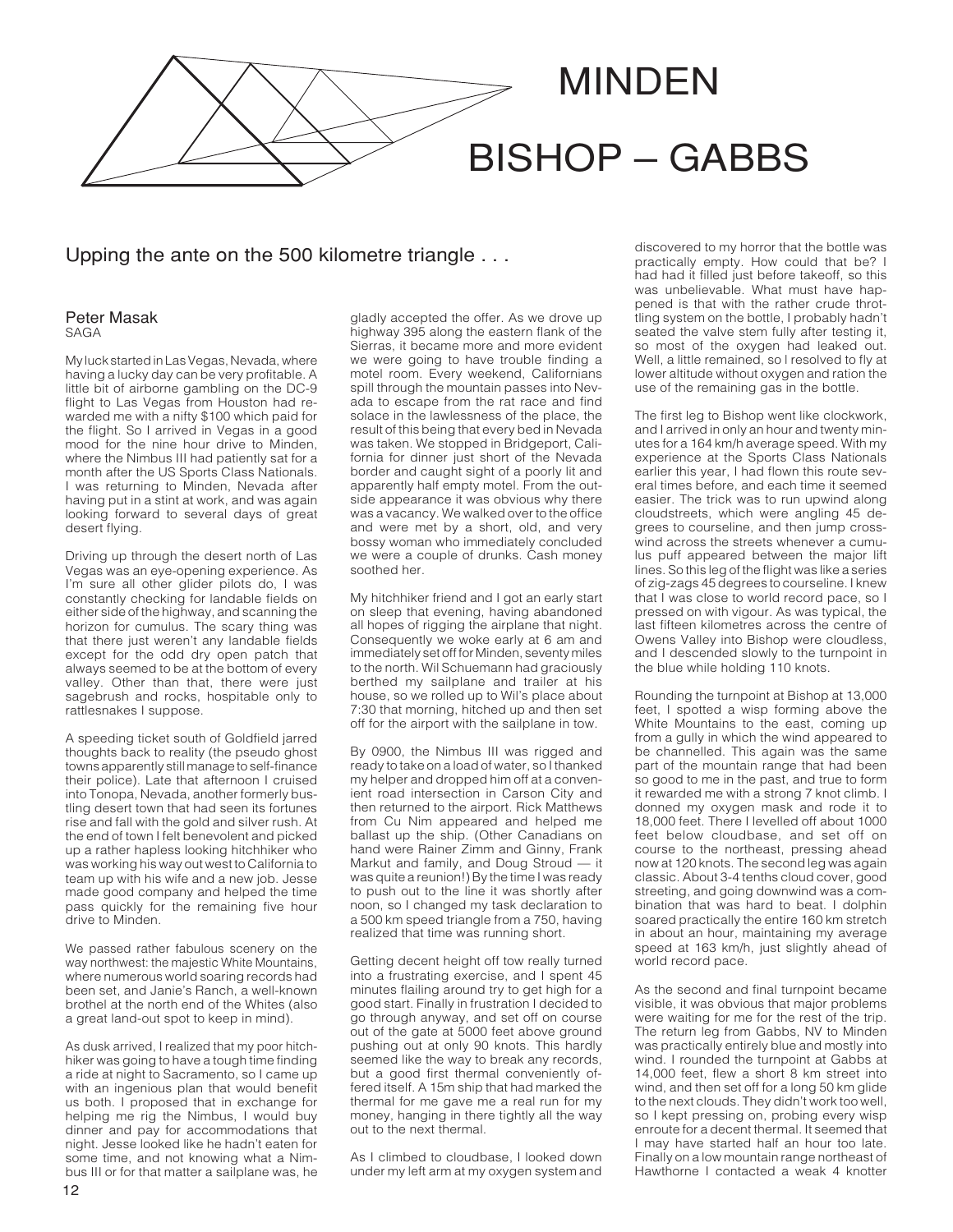and rode it up until I was sure that I could glide across Walker Lake to Mount Grant which usually worked well late in the day. I considered making a final glide into the Hilton ranch at the base of Mt. Grant where landing out is always a treat. Barron Hilton maintains a skeleton staff of servants here that are well attuned to the lavish needs of sailplane pilots.

Alas, I found a thermal and visions of dining out at Hilton's were dashed as I settled down to the serious business of getting home and salvaging the record flight. The Nimbus and I cruised across Smith valley in practically still air as I worked into range for a good final glide into Minden. One remaining cumulus cloud slightly off the courseline had a distinctive laminar looking leading edge, and I deviated north of course to allow the Nimbus to run through friendlier air. This last bit of thermal/wave lift put me well above optimum glidepath, and I pushed the stick forward to 140 knots for a quick transit home.

Fortunately, Marion Barritt, my official observer, was on the radio and got in position to spot my finish at Minden, 3 hours 33 minutes after start. I thanked Marion for her help and together we pushed the big 24.5 metre Nimbus back to the tie-down area.

Behind every good flight there's some great support and I was very thankful for the help received from Marion Barritt, Wil Schuemann, Rick Matthews, and my anonymous hitchhiker, Jesse.

 $\Box$ I didn't take long to do some rough mental calculations and was excited to discover that I had rounded the course at 150 km/h or 93 miles/hour, fast enough to better the US and Canadian records hands down. It seemed that with only a little more luck (as if I hadn't had enough already) the world record of 159.6 km/h was within range ... maybe next year!

### WESTERN **INSTRUCTORS** COURSE – 1985

### Monty Gray SOSA

The Vancouver Soaring Association hosted the Basic Instructors Course for western Canada from August 3 to 10 at Hope, BC, where it was proven again that learning can be fun. The group of eleven participants under course director Al Sunley had an exciting time flying by the mountains while improving our instructing skills.

The excitement for the "Flatlanders" started with the local orientation checkrides. Hope airfield is situated in a spectacular setting in the Fraser River Valley with the Coast Range mountains towering 4000 feet over the valley floor on either side. Here, the rocks, the trees and the river dictate the first rule of survival at Hope: no outlandings under any circumstances. Monty Williams and Harald Tilgner kindly spent all of Sunday giving crash courses (no pun intended) on local procedures and on finding local lift — sometimes it's in The Bowl, sometimes on The Knoll, usually on Hope Mountain and frequently there is wave — is this glider pilot heaven?

Flying on the ridge was a new experience for most of us. It was truly exhilarating to be 4000 feet above the airfield in the valley below and yet only 400 feet agl above the trees. They sure look big up close. New



Participants of the Western Basic Instructors course on the Hope airfield. Standing (I. to r.): Dave Woodcock, Phillip Wroe, Bryan Florence, Ron Murchie, Gerald Rosner, Ray Maxwell, Brian Hollington, Bob Sturgess. Monty Gray. In front: Robin McNamara, Al Sunley (course director), Neville Robinson.

skills were learned as we practised following the ridge, ever cognizant of other gliders turning (always away from the ridge) and staying well clear of the glider-eating cap clouds which can sneak up on you instantly and without warning. Although this new experience was initially somewhat unnerving, the pure pleasure of 500 foot per minute, glass-smooth lift while flying straight and  $\frac{1}{2}$  level — all the way to the top — soon left some of us willing to trade in our own club's house thermal for this new, improved model. Every day of the course the lift started punctually at 11:00 am and was still working at our 8:00 pm quitting time.

The daily routine of the course was straightforward but demanding. Morning ground school sessions commenced at 8:00 am sharp. Until lunch we reviewed such basics as the theory of flight and air regs, but more importantly went on to discuss learning theory, teaching techniques, lesson preparation, advanced flight safety issues and the role of the instructor within a club. By early afternoon airborne training commenced. Each day we paired off to practise instructing while our partners "played student" and Al's tape recorder captured the beauty of our eloquently executed instruction. There is nothing more humbling to an aspiring instructor than to hear all of your "urrs" and "ahs" played back to you at the morning critique session. After a couple of days we all relaxed, settled into the routine and were able to help each other to learn.

Evening activities normally commenced after the gliders were tied down around 8:00. A late night supper at the local truck stop was usually followed by a beer in the clubhouse and some chin-wagging. Ron Murchie's bush-flying stories tied with Brian Hollington's never-ending string of jokes for best entertainment. Unfortunately the three spouses who came along for a "holiday" were disappointed, since there was little time left in the week for sightseeing.

By the end of the week, having survived the long hours, the obligatory exam and being suitably flown-out, it was time to head home. Not only were we wiser, but we had each made a dozen new friends with whom we had savoured the unique pleasures of flying at Hope. On the way back to Vancouver several of the group were able to take in the Abbotsford Air Show, which was like icing on the cake for an aviation fanatic.

Formal "Thank you's" are in order; both to Al, for volunteering his time and effort to lead the course, and to the members of VSA, who proved to be exemplary hosts throughout the week. Finally, as a footnote from the author, I would like to point out a rarely-used opportunity that exists in the SAC Instructor Course system. Travelling from Toronto, not only was I able to upgrade my instructing skills but also to exchange ideas with my counterparts at the other end of the country and to fly in an exciting new area. This opportunity exists west-to-east as well, and I strongly encourage more people to take advantage of it in the future. It is certainly well worth<br>the effort the effort.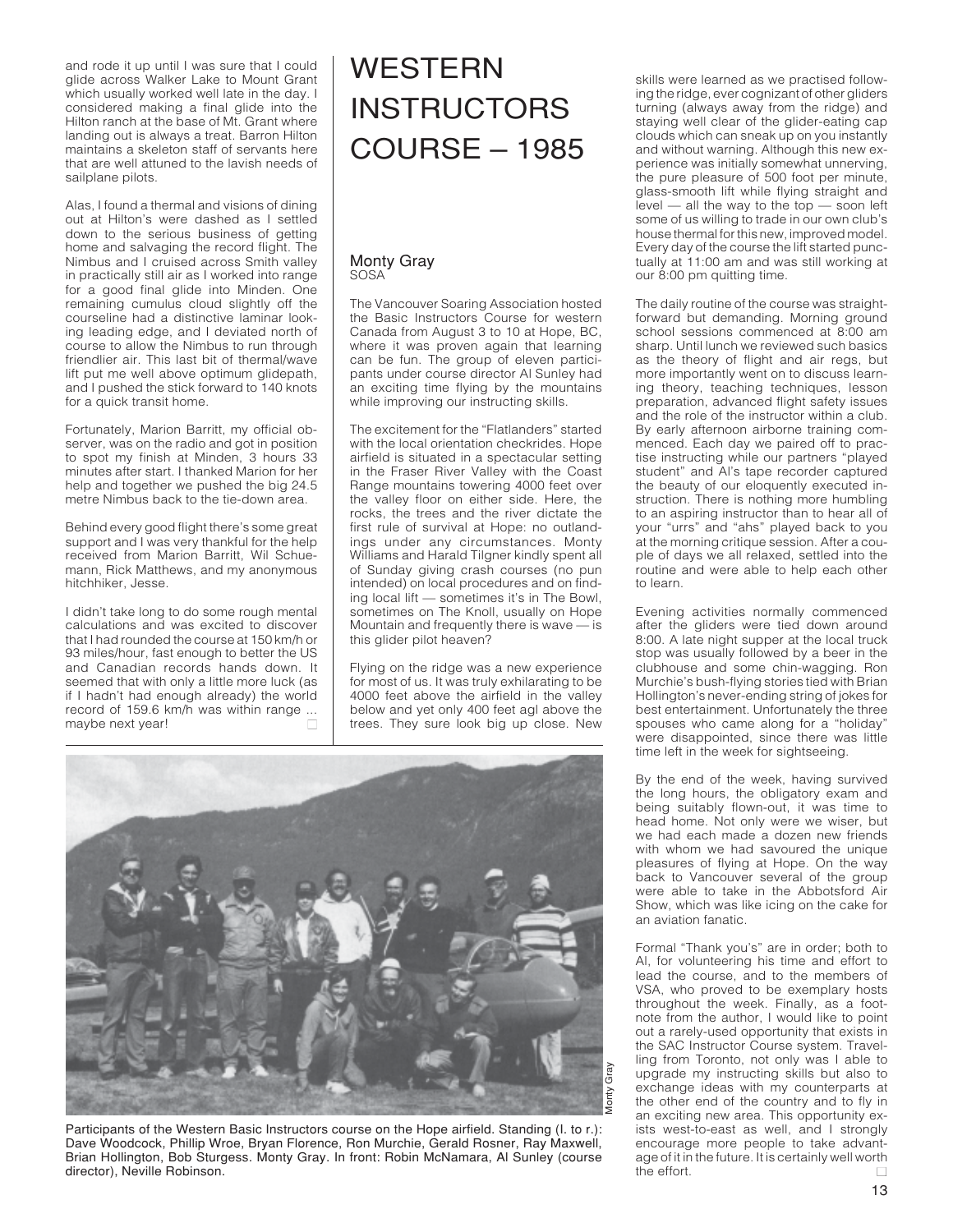# **SAFET**

### ANATOMY OF A HARD LANDING

Praise be — here is the year's best accident analysis. If only my instructors had told me about this when I was a new pilot, I wouldn't have been reminiscing about the time I bashed in a K7 nose while I edited this story . . .

### Russ Dunham

Vancouver Soaring Association

While recently landing our club Pilatus on my third flight in this ship, I induced a number of oscillations, and by the time the aircraft had come to a stop I had not only bounced five times, but on the last three bounces I also dug out three divots from our grass strip.

After some thoughtful reconstruction and simple deduction, it appears that the first two divots, 120 feet apart and both approximately 3" wide by 48" long, were torn out by the main wheel. The final divot, 90 feet further down the strip and approximately 10" wide by 48" long, was carved out by the lower leading metal edge of the fuselage which is attached to the fibreglass nose cone. It seems that I did not allow the nose to dig in until the last major oscillation, at the top of which I distinctly remember sensing ... "I'm stalled and five feet off the ground — get the nose down!"

I also distinctly remember thinking, somewhere I think between the third and fourth bounce, "WHAT THE HELL'S GOING ON HERE? THIS CAN'T BE HAPPENING TO ME!" A couple of seconds later the cockpit was full of suspended bits of dirt and grass. I can't describe how foolish I felt sitting there mercifully unhurt, feeling and tasting the grit in my teeth, slowly realizing that something had gone enormously wrong.

Unfortunately the landing was not witnessed by any ground observer but when all is said and done, I think my depiction of it here is very nearly correct. There are moments that I remember clearly, and when these are pieced together with the ground evidence, the nature of the nose cone damage, the ground location of the severed TE probe (which on this ship extends about 16" in front of the nose cone), a coherent and believable sequence of events emerges.

My hope here is that I can help another pilot avoid a similar situation. If in some small way this article accomplishes this, then I will have made some amends for an event that has not only inconvenienced our club members, but which has also been very expensive and hard on my psyche.

### Pilot Background

| Age                | 42                                                   |  |  |  |
|--------------------|------------------------------------------------------|--|--|--|
| Health             | Excellent, except for an oc<br>casional back problem |  |  |  |
|                    | State of mind No recent upsets, determined           |  |  |  |
|                    | to fly safely, well, often, and to have fun          |  |  |  |
| Experience         |                                                      |  |  |  |
| 2 years            | gliders only                                         |  |  |  |
| Total time         | 110 hours                                            |  |  |  |
| P1 time            | 75 hours (51 in '85)                                 |  |  |  |
| P1 flights         | 152 (91 in '85)                                      |  |  |  |
| Hours last 30 days | 18                                                   |  |  |  |
| Hours on type      | 4:44                                                 |  |  |  |

I should note that during my early training I had a real tendency to "drive the aircraft on" while landing. My instructors worked patiently and diligently to break me of this habit. I believe my problem was that at the beginning of the flareout I was not immediately transferring my vision to the horizon, or the end of the landing strip. Instead I was keeping my line of sight approximately parallel to the aircraft's longitudinal axis. As a result, I was not looking at the end of the field until the flareout had virtually been completed. The figure below depicts the pattern I was using (the broken lines indicate the pilot's line of sight during a landing).

I believe the visual sequence as depicted here will almost always result in a "drivenon" landing because:

• During the landing, a pilot will invariably fly the aircraft towards the "aiming point" at which he is looking,

• The visual sensation of looking at the ground in front of the glider is mesmerizing, and it therefore delays the completion of the flareout, and

• The pilot will not have levelled his glider with the ground (and therefore he will not be looking at the horizon) until the ship is nearly on the ground.

In this sequence there is a danger area that exists between the point at which the flareout begins and the point at which the pilot has established visual contact with the end of the field. In this area his line of sight is lagging behind the changes in the glider's attitude. If anything unusual happens in this area, the pilot has no established visual reference point which he can use to appraise the attitude of his ship and the degree of control deflections, particularly elevator deflections, that may be required to carry out a safe landing.

It wasn't until I mentally took several of my landings apart that I was able to model what in fact I was doing. From that moment my flareouts began to improve. At the moment I think I'm landing our Blaniks softly, and presumably this is one of the reasons our CFI gave me his nod of approval to transition into the Pilatus.

### Pilatus Characteristics

The conventional wisdom in our club is that the Pilatus, with its short fuselage and T-tail, is very elevator twitchy. It certainly is, compared to a Blanik or a 2-33 (the only other gliders I've flown), but of course this twitchiness is manageable. If I have any complaint about the Pilatus, it's the common one that its ailerons are noticeably less responsive than its elevator. But in this respect the Pilatus is like a very beautiful woman who has a slight flaw if we have any sense we learn how to live with it.

### Previous Pilatus Flights

I flew the Pilatus for the first time 12 days previously. On that flight I had mild PIOs during the first stages of the tow but quickly got it in hand. When I landed late in the day the air was smooth and I flared out a bit higher than I normally would. The landing was relatively slow, 47 knots, and well done. No problems. Flight time was 30 minutes.

Making the transition to the Pilatus was an experience I will never forget. The flight was unremarkable, but in those brief 30 minutes I literally fell in love with this aircraft. Flying the Pilatus was such an intense personal experience that I knew my flying career had been permanently changed, not because I had flown my first single seater, but because, if anything, I knew then I loved this sport even more than I had imagined.



At the flare, the pilot's line of sight and aiming point should shift to the horizon.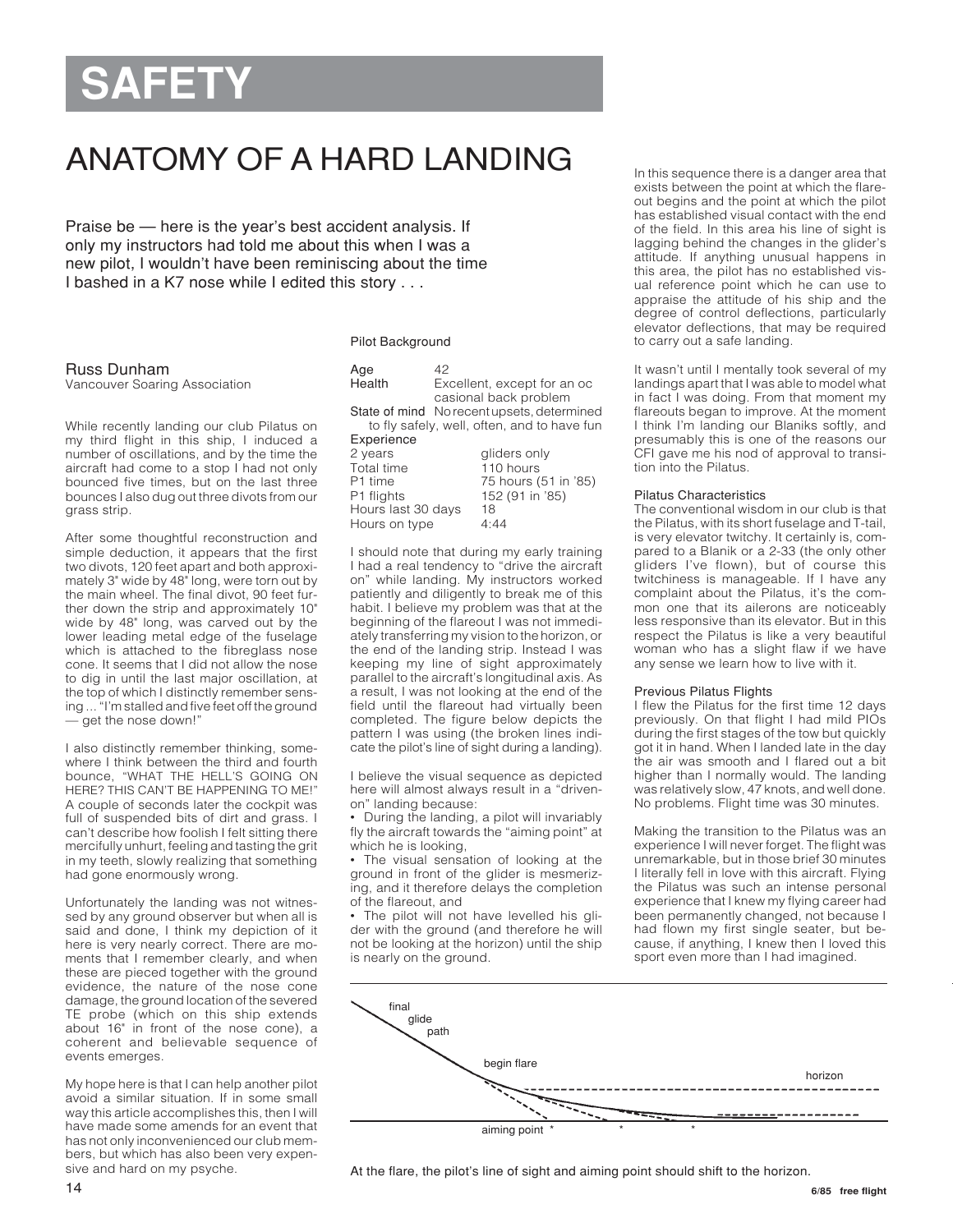As I was tying the aircraft down Lloyd came over, trying hard I think not to smile. I said to him, "I knew it was going to be nice, but I didn't know it was going to be that nice!" His reply, and I think I remember it verbatim, was, "that's alright, just wait until you have your first hard landing with induced oscillations!" Little did I suspect.

When I arrived at the field the following Friday, it was suggested that I try for the five hours, and I readily agreed. Unfortunately I didn't make it, but I did get up to 11,000 feet and I flew for a little over three hours. After about 40 minutes at 11,000 feet, without oxygen, I developed a slight but persistent headache. I came down to 8000 feet, and then to 4000 feet, and I found I really had to concentrate to fly well. After three hours I was down to 3000 feet and struggling, and I realized that I was working far too hard and not flying nearly as well as I should have been. Two more hours of this was more than I wanted to face. I decided that I wasn't ready for five hours, so I lowered the gear and entered the circuit.

The wind socks were gusting straight out and bouncing left and right, a sure sign at Hope that the circuit, and particularly the final glide, will at least be interesting. I trimmed the ship for 57 knots and came in. On the flareout I really had to struggle to keep the wings level and I pulled out a little more spoiler to get the ship down (a dubious move at that point).

I should have realized the significance of what I had just done with those spoilers, ie., if the additional spoiler increment was that effective near the ground, then conversely less spoilers, particularly when the glider is in ground effect, would be similarly effective in reducing its rate of descent. Changes at this stage in a landing are dicey because they cause a new visual perspective to which the pilot must quickly become accustomed.

I wasn't thinking, probably because I was tired and still pretty euphoric about the flight, my highest and longest to date. In any case we pulled the aircraft off the line and I went to find some water.

About an hour later I was debating whether to take another flight. I still had a slight headache, but I felt rested and alert and I thought, "Why not? ... just go up for a short while, nothing strenuous, and then land by the tiedowns." I flew about for an hour at 4500 feet and I decided I'd had enough. I pulled the spoilers, lowered the gear and side-slipped down to circuit height. The wind conditions appeared to be only slightly less boisterous than earlier in the day. I trimmed the aircraft for 55 knots and came in. The landing occurred about as follows:

a. Final glide...55 knots...half spoilers.

b. I began the flare. I remember sensing that it looked good, but I'm sure now that I was late in transitioning my line of sight to the end of the field.

c. I either pulled up the nose too far as I was looking up to locate the horizon (very likely), and/or I hit a gust, giving additional lift. In any case the glider surged upward and the nose was high.

d. I moved the stick forward; too far. I sensed the nose was now low and I pulled the stick back, but only managed to level the ship before it bounced on the main wheel.

e. As the ship bounced I was slammed downward and driven back into the seat. I presume I pulled the stick back even further.

f. As the craft surged upward and forward, nose high, I closed the spoilers. My fleeting intent was to regain a flying attitude and re-land. In effect all I accomplished was to change the glider's rate of ascent and to add to my confusion in attempting to establish a stable and horizontal visual perspective.

g. Attempting to level the glider, I pushed the stick too far again. Then, realizing that the nose was down, I pulled back on the stick but only managed to level the ship to the extent that it bounced again on the wheel. I was slammed downward and driven back into the seat, AND SO THE REGIME WAS ESTABLISHED!

I think I lost it between the second and third bounce; by then I had established an oscillating system. At that point it was merely taking me along for the ride. It wasn't until I was about to stall (at that point the ship had bled off most of its momentum) that I felt in any sense able to regain some measure of control. But by then I was pretty shaken up and it was probably too late. In any case I instinctively put the nose down — and that was the end of it.

One might expect that these oscillations would gradually damp out as the glider bled off momentum. But this was not the case. As I became increasingly disoriented, my elevator deflections became more severe and I had the distinct impression that the amplitude of the oscillations was increasing. I would think that if a pilot is in a regime in which the amplitude is relatively high and the wave length is diminishing, which is what will happen as elevator



**free flight 6/85** 15 A landing with severe pilot induced oscillations superimposed on the normal glide path.

deflections become more severe, then he will get increasingly disoriented.

An insidious enemy that a pilot faces is excessive approach speed. Given severe elevator deflections, the aircraft's potential for oscillation amplitude is mainly dependent upon the effectiveness of its elevator and the aircraft's momentum. And since momentum is a product of mass and velocity squared, any excessive approach speed can be a real hazard if a PIO situation develops.

#### What Were the Causes?

In the main I think that this hard landing was caused by my poor judgement. In other words, given the length and nature of my first flight that day, my lack of experience in this glider type, the wind conditions near the ground, my slight headache, and my probable fatigue, I had no business taking that second flight.

Of course we can add to this the fact that I didn't transition my line of sight to the horizon as soon as I began the flareout, the excessive elevator deflections, and the fact that I closed the spoilers in almost the worst of all possible situations.

When all is said and done I'm just damned lucky, and grateful, that I didn't hurt myself.

### Recommendations

When transitioning to a new glider, particularly if you are a relatively new pilot, or you have only flown one glider type in the past, your first few flights should be made in calm air.

It makes sense not to have excessive approach speed, particularly if you are flying a ship that is noticeably pitch sensitive.

If your ship is properly trimmed for your selected approach speed this will in effect "centre" the stick. If you begin to oscillate you will have a more immediate sense of where neutral is. Of course during the flareout there will be some back pressure on the stick, but in the event that you begin to oscillate, your first recovery priority will be to centre the stick and freeze it.

The very moment that you commence your flareout, transfer your line of sight to the horizon and keep it there. It is the only stable reference point that you have.

• Unless it's absolutely necessary, your spoiler setting should not be changed once you're below 100 feet. Any spoiler change when you're close to the ground will disrupt the flare and touch down.

### If you begin to develop PIOs:

Immediately centre the stick and then freeze it, regardless of the forces acting on your body. This maneuver will be more difficult in those ships where the stick is located some distance forward from your body.

Locate your horizon and visually lock onto it. This is an absolute priority. Once you lock onto the horizon you can make gentle elevator deflections to correct the attitude of the aircraft. Your body will do the rest. You will invariably fly to that point at which you are looking.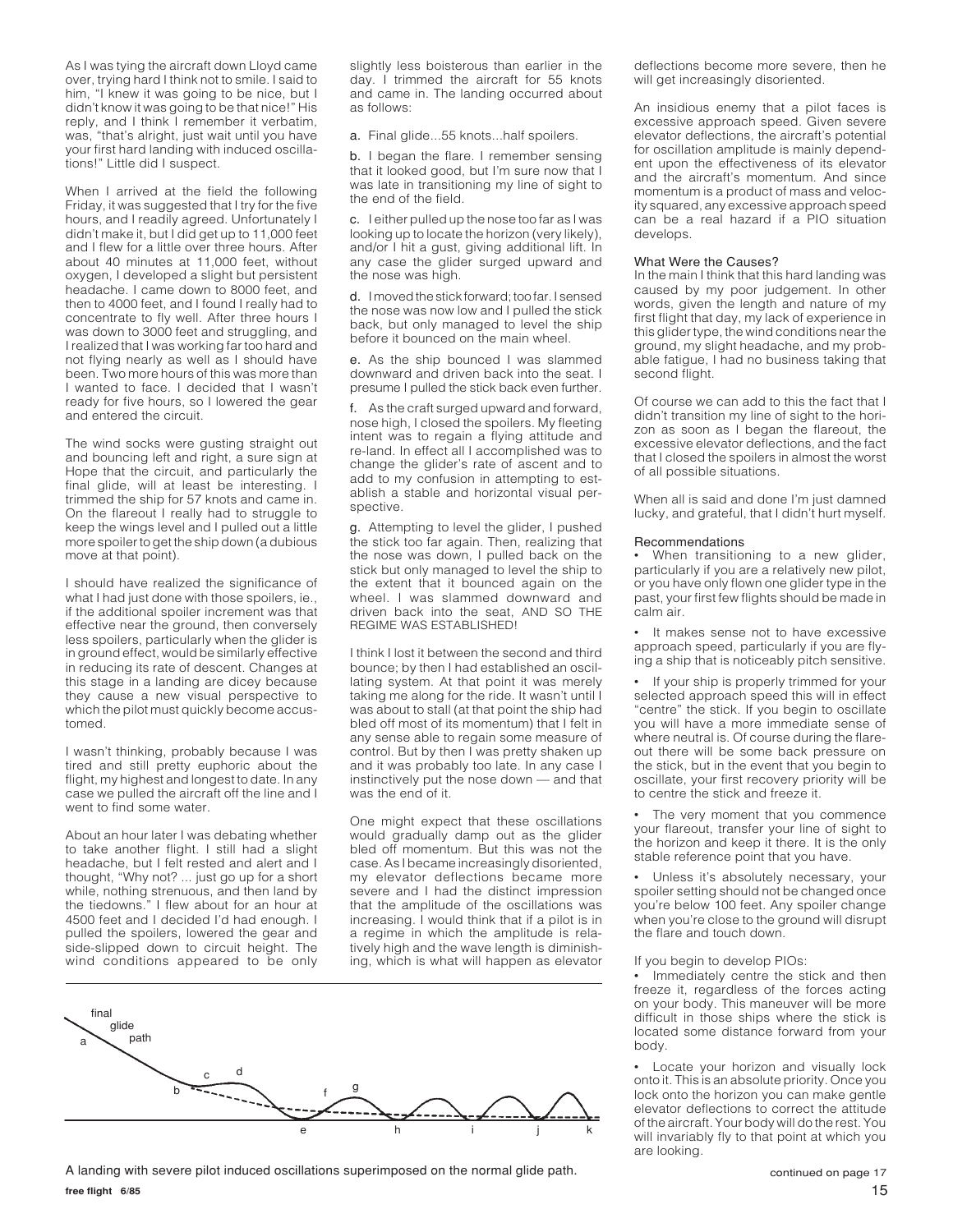### **PUBLICITY HANDOUTS**

A club visitor who can leave with something in their hand may well come back.

### Joe Somfay

Publicity Chairman

Excellence is an image all successful commercial ventures try to project. This is done through advertising and all personal contact.

An excellent recreational club can project "togetherness" and confidence when it provides a newcomer with a package of coordinated material that explains about the recreation/sport, the club, the costs, the benefits, and the obligations.

A club can project a strong professional image by providing the visitor with a classy brochure describing soaring as a sport, the club and its amenities, the costs, and answers a few standard questions. The brochure should invite the visitors for an introductory flight, provide a map, perhaps a list of upcoming events, open houses, fly-ins and displays. Copies of recent articles explaining the club's accomplishments may be enclosed to indicated up-to-date noteworthy activity.

Utilize photographs to pictorially explain an intro flight. A series of pictures taken from the inside of a glider could describe what the would-be pilot will experience during the flight. This would help relax a nervous person. Have available a book that will explain some of the soaring basics so a visitor can refer to it while waiting their turn to take off. Bound copies of free flight and SOARING magazines can similarly help the interested visitor and pilot.

When a visitor drops in to the club, they have already made a big decision to find out about this fascinating sport, now it's up to the members to keep these interests heightened and rewarding. When a visitor returns you will know they are hooked.

If possible, have the visitor fill in a visitor's book, write down their address, their impressions and how they came to seek out your club. This way you will be generating a mailing list for the announcement of the next season or the next event. The postage will be well worth the personal interest and response.

Most glider pilots will meet people in their everyday life who exhibit interest. Invite them out to the field for a flight, supply them with a brochure and give them your card for future follow-up.

Some clubs have produced cards with the names and phone numbers of their willing members with an attractive photo of a glider in flight and a map to help orient the visitor. These cards are inexpensive to produce in large numbers and become mini-posters for publicity.

Produce extra cards without names for those who do not wish to have their own but may be willing to give them away to selected acquaintance.

Packages consisting of brochures, articles, cards and posters can be given away at events, especially at presentations to schools, at libraries, community group meetings and at work. Equip every member of the club with these packages so they can each become a goodwill ambassador.

### The club brochure

What can clubs put into a brochure for quick, simple and informative message:

• Club name, logo, location, address and phone number.

• What soaring is. Explain the joys of flight. Use simple photographs. 'Screened' photos reproduce well even on the office copier.

• Why your club — list advantages, attractions, social contact, equipment, etc. Don't be shy, you exist and you are successful tell others.

• Show photos of facilities, aircraft, scenes of people enjoying the sport. Photos from other publications can be used for this purpose (be careful of publishing rights).

• Provide the name of someone to contact and phone who can follow up the contact, explain the sport and the club's inner workings.

• Project an up-to-date image and make the 'sports car sell the sedan' — show photos of your most up-to-date equipment.

• We fly because it is fun. Let others know. "Welcome to the Wonderful Sport of Soaring" etc.

### Paraphernalia for "Take-Out"

Ever think of how the tourist industry thrives on historic towns, recreation parks, and fairs?

Everyone has the opportunity of commemorating their experience with a memento, an object or souvenir that will bring back pleasant memories. Think of Oktoberfest, the CNE, county fairs, the Stampede, the many festivals, etc.

The tourist paraphernalia business is a multi-million dollar industry that thrives on "take-outs". What could a soaring club provide? Lots. Ideas such as:

T-shirts, crests, gift certificates, cards, note paper, mugs, lighters, posters, calendars, badges, buttons, stickers, bumper stickers, caps, lapel pins, transfers, etc. have been successfully sold as mementos at many different clubs overseas and in North America. Clubs not only have the opportunity to advertise themselves via this method but also have the pleasure of being paid for it.

Don't try to do it all at once as large volumes of each item will cost a lot, but a large number of one item can quickly return the investment and free the money for another item. Think of those available from SAC.

### We're big and small in aviation.



 Johnson *&* Higgins Willis Faber Ltd. handle a major percentage of the world's aviation premiums. We cover them all — from fleets of jumbo jets to classic Cubs. And our list of aviation clients continues to grow, as a measure of our ability to handle complicated insurance of any kind.

 Big or small, in the air, on the ground, or on the ocean, complicated or straightforward — whatever your insurance problems are, we'd like a crack at them. For the finest, most complete coverage possible, come under our wing.

### **Johnson & Higgins Willis Faber Ltd.**

**P.O. Box 70, First Canadian Place, Toronto, Ontario M5X 1C2 Tel.:(416) 862-5800, Cable Address "Keroden", Telex: 06-217513** *Over 100 Offices World Wide*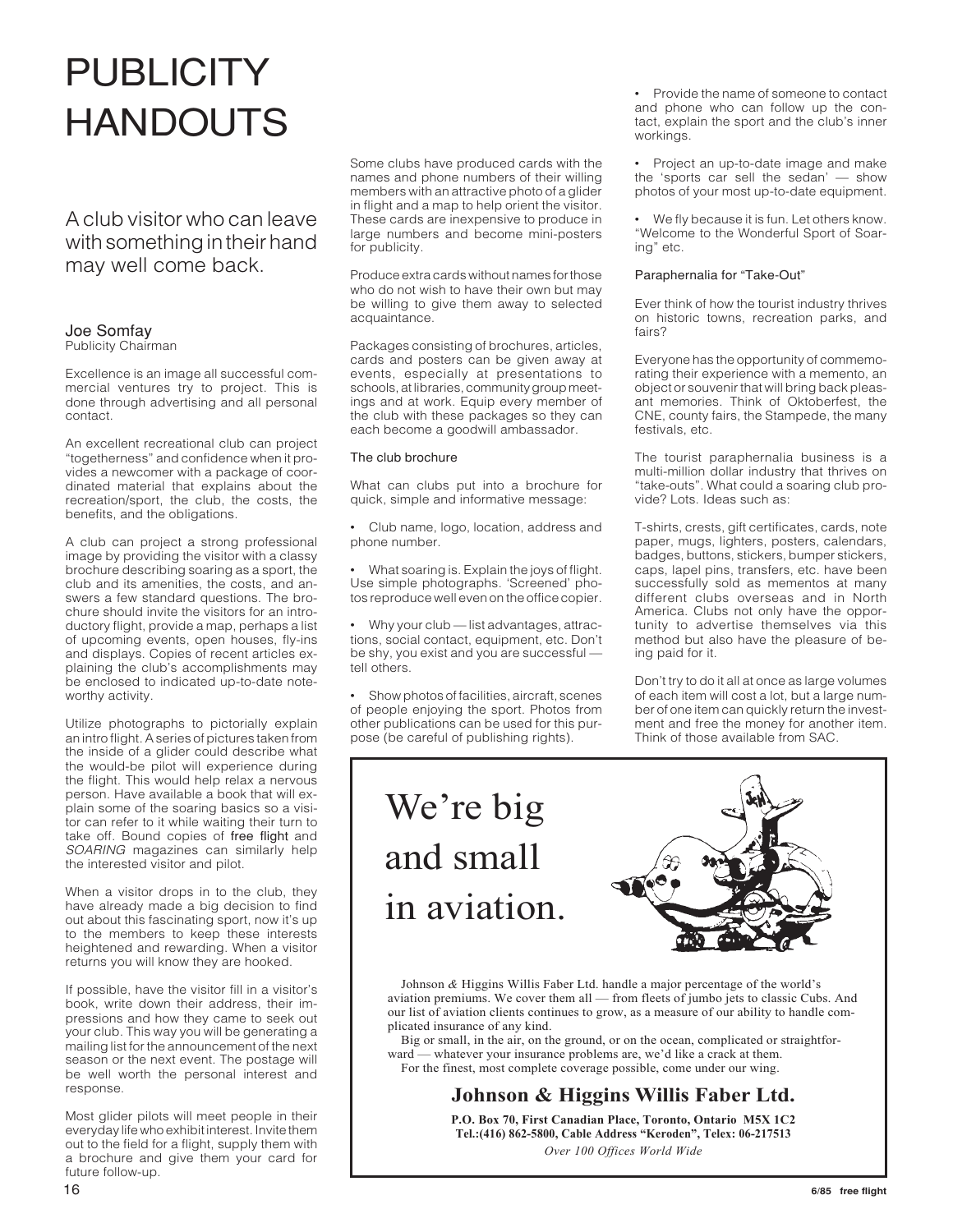Be generous. Give something away to a visitor. A walking advertisement (such as a button saying, "I have soared with eagles at xyz club") and the smile on their faces will be well worth the effort.  $\Box$ 

### **PUBLICITY** PROGRESS

Congratulations to the Vancouver club for publishing its own Marketing Page in the "Vancouver Soaring Scene". Some of their ideas are:

• Having a director of marketing and a group of assistants.

• A comprehensive organization dedicated to promotion of rides and membership.

Sequence of comprehensive literature on soaring, club information, cards and recording of names, addresses and phone numbers of visitors for future follow-up.

• "Certificate of Accomplishment" given to first time flyers saying "I flew in a sailplane," etc.

• Taking of souvenir Polaroid photo of intro passenger and,

• Emphasis on greeting, orienting and making comfortable a visitor to the club.

• Social memberships to keep less active pilots in touch.

Congratulations also to the Rideau Valley Soaring Group for instituting the following ideas:

Glider fly days, advertised by posters and local media, etc. inviting visitors for an open house type of event.

• Displaying glider and literature at air shows where contact is made with already converted flying enthusiasts.

Make marketing an evolutionary process. Why should we market soaring, after all it's a self-evident fact that it's a fabulous sport. Right? Sure it is, but we fly high and go quietly.

Efforts like these help make our sport more and more popular one step at a time. Don't be discouraged if all the contacts you have made at a display don't turn up with money in their hands, ready to sign up for memberships the following Saturday morning. The selling of recreation and a lifestyle commitment is a slow process. Both time and funds will be committed by the converted to be a pilot, mostly TIME. These considerations will effect the person's lifestyle and hence will need to be carefully considered.

Keep a visitor log book and have them fill out name, address, phone number; but most of all ask how they got to know about your club. At the end of the season you will be able to gauge which publicity efforts were most and least fruitful (different regions will experience different successes). Follow up the names in the book, especially the ones who became members and have them give you feedback on your techniques of selling/marketing and what attracted them to your club and the sport. Most important, set a goal for the next seasons and work towards it.  $\Box$ 

• You may be in a situation in which you have already bounced once or twice, but you have still managed to maintain the ship's attitude parallel to the ground. In this situation just keep the stick frozen and bounce down the runway. The oscillations will dampen out as the ship loses its momentum, provided you keep the stick neutralized. Gliders are very strong and if you damage the main gear, this is probably preferable to the damage you risk if you develop into a full blown PIO regime in which the attitude of the aircraft is constantly changing. Remember, hold the glider's attitude level, keep your eyes on the horizon, and sweat it out while letting the airspeed sort itself out by itself.

Of course the best way to handle PIOs, and I should be echoing everyone's sentiments here, is to avoid them in the first place.  $\square$ 

### CFI's comments

• This report is a well thought out analysis.<br>I wish everybody who is involved in an wish everybody who is involved in an incident could do as thorough an analysis of what they did wrong and what they should have done.

The pilot involved was over-enthusiastic in that he undertook to fly an aircraft for which he was only just checked out without adequate supervision.

The pilot ignored warning signs that he was not fit to undertake the second flight – "the slight headache."

The pilot ignored the fatigue factor, and as a heavy smoker, his tolerance for extended flight at high altitude may be expected to be less than a non-smoker. His period at 11,000 feet may have had as much effect on him as a flight to 16,000 feet by one without the vice.

• The pilot became complacent after making two good landings in the Pilatus after having been warned that pilot induced oscillations were almost certainly going to occur on one of the early flights. Failure to heed advice to have the wrist braced (resting lightly against the thigh is one way) to prevent sudden movement, aggravated the PIO situation – the curved stick helps inertia forces influence the pilot's hand movement during pull-ups and reactions to bounces.  $\Box$ 

### A ROPE BREAK INCIDENT

| 12 October 1985, 13:37 hours |
|------------------------------|
| Cowley airfield, Alberta     |
| ASW-15 C-FRXQ                |
| Gerhard Schaefer, ESC        |
|                              |

The aircraft was observed in the circuit with several long loops of a towrope draped around the leading edge of the right wing and trailing below and behind. One length of rope was over the right elevator. The glider landed OK.

### Pilot's Report

My takeoff was into wind, which was gusting to about 30 mph. At a thousand feet agl there was strong turbulence which felt like rotor, and at 1500 feet the towplane rose sharply in 1000 fpm lift. Following that, the tow rope became slack. Despite full right yaw, the ensuing tightening of the rope broke it at the towplane end and it came towards me. I released immediately and stayed in a right turn.

Checking the right side, I noticed both ends of the rope draped over the right wing: the towplane end over the spoiler and the glider end over the wing root. Still climbing at 6200 feet (2200 agl) I looked backwards to see if there were any other loose ends and seeing none I thought that they might be wrapped over the tail of the glider. I tried to dislodge the rope by an ever steeper turn, and the loop over the spoiler slid off (towards the root.). With further maneuvering, the control operation felt free. I then pulled the spoilers and entered a normal landing pattern keeping the speed high. I landed after ten minutes of airtime (which seemed like an eternity).

On inspecting the glider we discovered that the Braunschweig tube located behind the turtleneck had been broken off, otherwise no damage. My first thoughts after the rope break were: stay in that lift, check the controls, and if something is not functioning at least I'll have more time to think things over or bring them under control. I had hoped that the rope would eventually slide off, but when it didn't I decided to go down. Since I didn't announce any of this over the radio, I was amazed to see the anxious crowd lining the field.

Tow rope condition The rope had a new and serviceable weak link on the glider end. The break was located right at the ring on the towplane end, and the rope showed old fraying. The condition of the rope where it was looped around the ring was not visible prior to the break as it had been taped over to prevent abrasion. The break was apparently due to a history of gradual filament failure under the cyclic stresses imposed on them at the weak point where the rope is bent sharply around the ring.

One obvious recommendation Don't tape up the splice on the rope ends so that visible inspection is easy. Accept the increased wear, and renew the splices often.  $\Box$ 

### **GROB CAN REPAIR YOUR FIBREGLASS SAILPLANE**

GROB repairs and services all makes of fibreglass gliders. Factory trained personnel in our new Ohio facility are ready to help with repair or installation of most brands of radios and accessories.

Give us a call at (419) 358-9015

Burkhart Grob Inc. 1070 Navajo Dr. Bluffton, Ohio 45817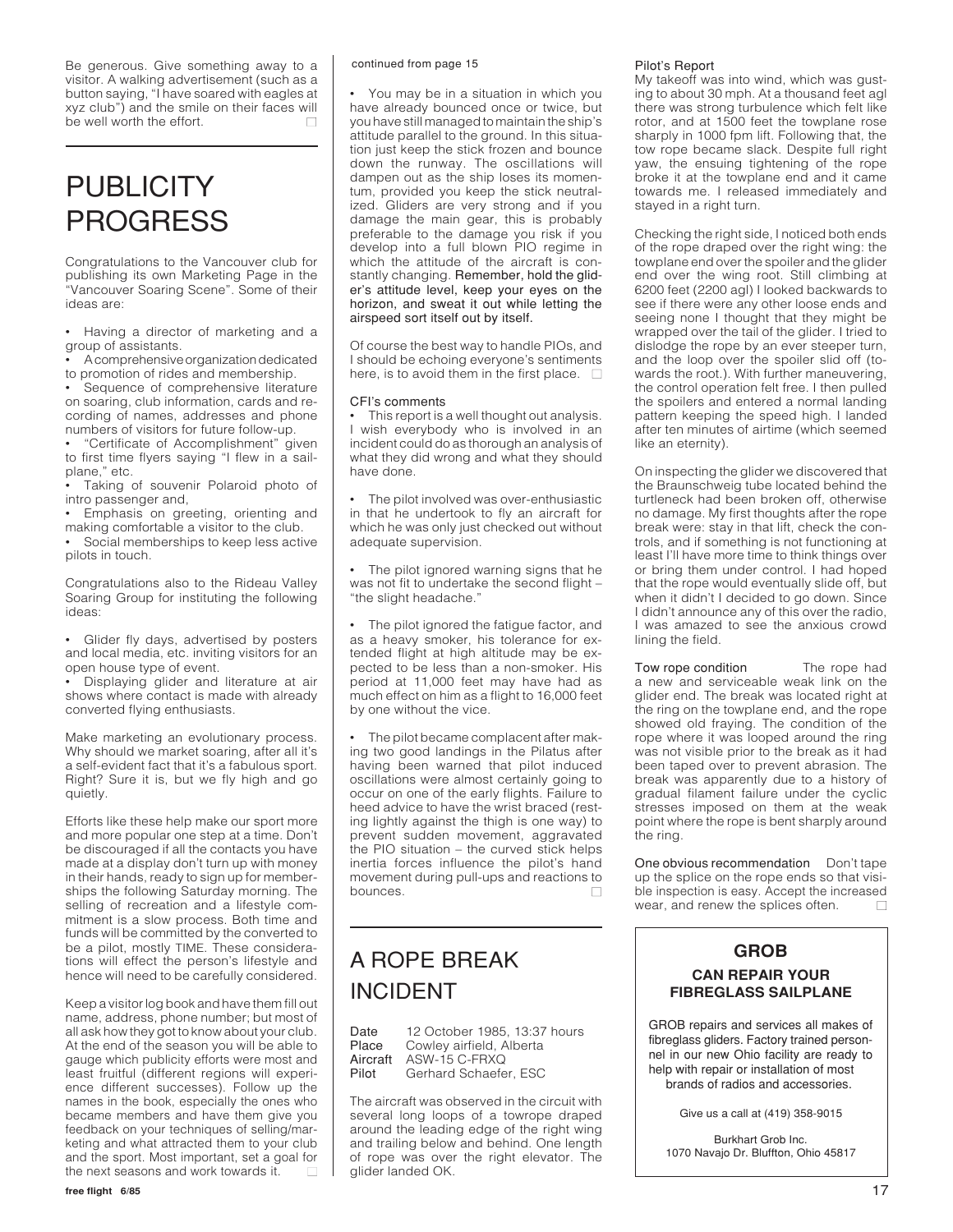# **HANGAR FLYING**

Compiled by Tony Burton

### **ONTARIO SOARING CHAMPIONSHIP**

The 2nd annual Ontario Provincial Soaring Championship was held over five days during the last two weekends of June at SOSA. The contest was organized by Stan Janicek with the assistance of various members of SOSA under the auspices of the Ontario Soaring Society. Art Schubert acted as Competition Director again.

Sixteen pilots were entered in the handicapped Sports class and six in the Novice class. On the first weekend, 22 and 23 June, rain on the Saturday, then high winds on Sunday, blanked any scoring for both classes.

On 29 June, the 153 km triangle for the Sports class was finished only by Stan Janicek in his Nimbus II at 53.3 km/h, while no other pilot reached the second turnpoint. The Novice class had a "no contest" day as only one ship scored a distance. Sunday, the "fourth" day, proved to be the best one. Nine competitors in the Sports class completed the 179.5 km task, won by Chris Wilson at 71.9 km/h. The novices were "no contest" again. On Monday, although the pilots were tasked and marshalled, the weather refused to cooperate and the day was scrubbed.

The top three for the Sports class were:

| 1st Stan Janicek | Nimbus II | $1751$ pts |
|------------------|-----------|------------|
| 2nd Wilf Krueger | ASW20B    | 1445       |
| 3rd Chris Wilson | Mosquito  | 1368       |

The OSS thanks all who participated and especially thanks those who donated their time to help run the contest. Let's hope for better weather next year.

### Art Schubert

### **GROB TYPE CERTIFICATES**

Two more Grob aircraft have now received Canadian certification. The G-109B motorglider has type certificate A-144- Issue 2, and the G-103A Twin II Aero received type certificate G-150-lssue 3. This completes the Canadian certification of all current Grob products.

An Acro has already been imported by a club near Toronto and a G-109 motorglider is flying with the BC Air Cadets.

It is believed that the G-109B is the first motorglider using the forward engine and full-featuring propeller of European make to be type certified in Canada. Deliveries of both aircraft to the Grob dealer are expected during the winter and spring.

### **A TOW PILOT COMMENTS ON TOWING INSTRUCTIONS**

Communication from the front (of the rope) re messages on tow tickets:

We've had yet another season of ad hoc bleatings from our underprivileged brethren (and sistern) at the rear; generally regarding altitudes and upwinds, snap rolls on tow, and other personal fears and fetishes.

Since these people serve only to add drag to an otherwise smooth and elegant flight, most towpilots are inclined (quite rightly) to ignore their scribblings. This being the case, I recommend that the flock use a standard message format. The following is simple enough for the Great Unwashed to learn by heart; it properly recognizes the relationship between the Puller and the Pullee; and it relieves the soaring serfdom of that burden of composition which so clearly strains their overtaxed and limited imaginations. It is:

Lead us into good Lift And deliver us from Sink For Thine is the Ticket, The Power, and the Towrope, Forever. Amen.

from Cu Nim "Barograph Traces"

### **YOUNGEST DIAMOND PILOT**

The youngest pilot in the world to earn the Diamond badge is Franck Verneuil of Bailleau, near Paris. He got his final Diamond with a height gain at Vinon, France in January, 1985, three months before his 18th birthday.

### **\$1500 TRANSLATION GRANT**

SAC has received a contribution, jointly funded by Secretary of State and Fitness and Amateur Sport, of \$1500 related to the work of the National Office to provide French language soaring manuals within SAC.

### **CANADIAN AIRSPACE REVIEW**

Transport Canada is conducting a review of the use of Canadian airspace, and has invited SAC participation as a member of the sport aviation community. SAC has expressed interest in participating in the Task Group relating to sport aviation and in being made aware of potential changes to high level airspace as it could affect high altitude reservations for wave flying, and in work on Class F airspace related to soaring alert areas.

Dave Tustin, chairman of SAC's Airspace committee, will be our contact with TC in this review.

### **HEAVY RAIN CAN CUT LIFT 30%**

Glider pilots caught in a sudden rain squall run the risk of a drastic reduction in wing lift, according to a recent NASA-funded study by the University of Dayton Research Institute.

Reviewing several accidents, the study says that heavy rain "was at least as significant as wind shear in some accidents — and may even have been the total cause."

Intense rain beating continuously against the wing appears to have the same effect on the airfoil as a layer of frost or ice. At higher angles of attack, it's estimated that water can distort the airfoil shape and reduce lift by as much as 30 per cent.

That's enough to affect the performance of any sailplane, from gliders to light aircraft to heavy jets. After reviewing the official reports on several airline accidents, the research institute points out that "the effect of rain was not taken into account."

"We believe that this heavy-rain factor totally neglected in accident investigation — produced significant aerodynamic penalties and resulted in a serious overestimate of wind shear as a cause of thunderstorm-related accidents. Penalties associated with heavy rain can be of the same order as those associated with wind shear."

What to do if caught in an unexpected shower? Keep bank angles shallower and keep the speed up.

from SOSA News

### CROSS-COUNTRY (WITH A LITTLE HELP)

*Could it be but ten minutes ago On singing uplifted wings, Triumphantly brushing the streeting cloud I rode the invisible springs?*

*Now, 20 k out and a thousand feet up In a bowl of arid blue, Lord of the Skies, Give me just one more and tonight I'll drink to you.*

*When did elation fade? Becoming bleak despair. As steady sink replaced wild rush Through the buoyant air.*

*Dull, lifeless, flat, like long-poured beer! What causes the air to die? Lord of the Skies, Breathe life again Into this turgid sky.*

*A murmur – a lift – a cautious turn A rising joyful shout! Lord of the Skies, (Just between you and me) Thank you! Over and out.*

from Sailplane and Gliding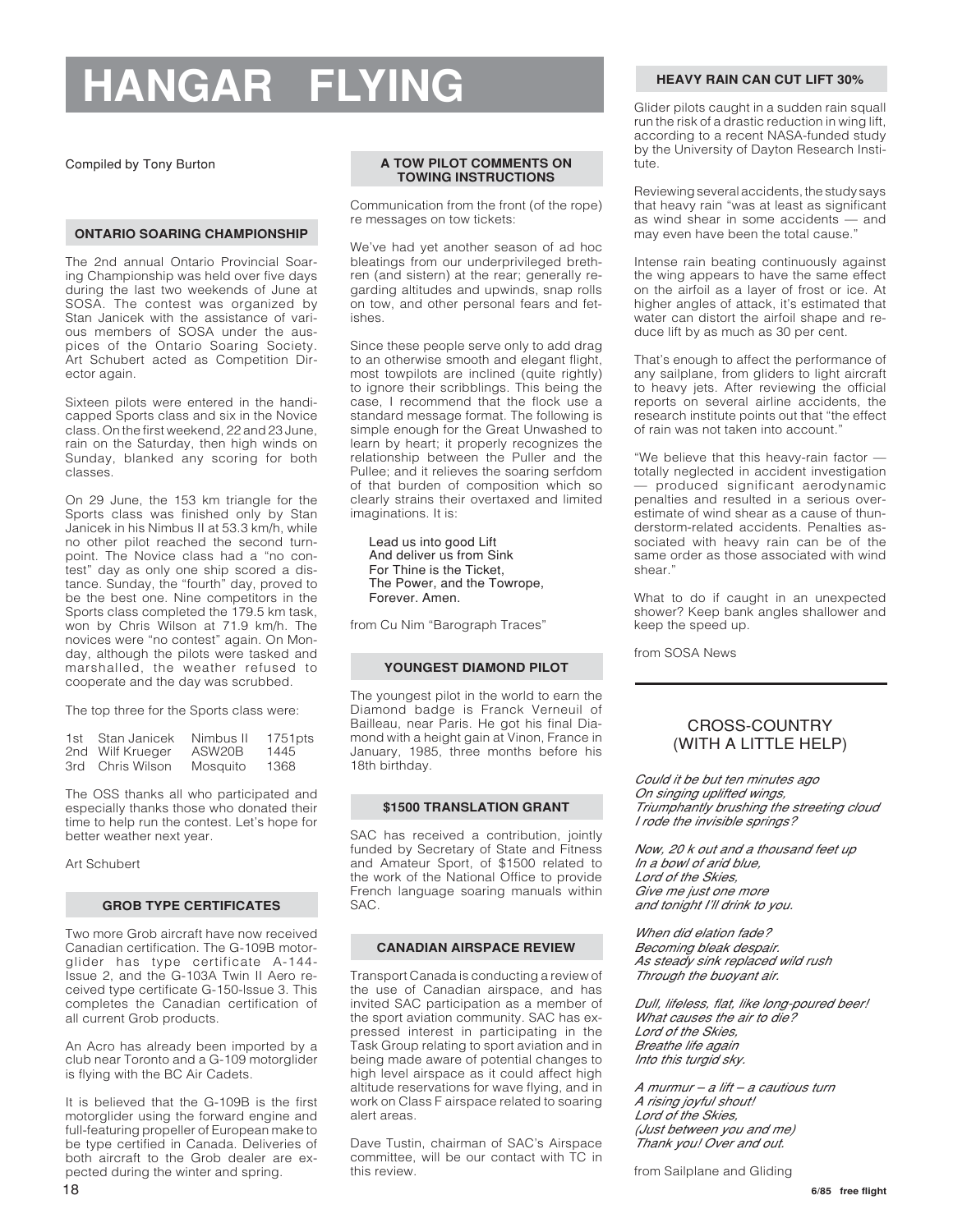### **RIETI 1985**

An assemblage of results, facts, and observations on the World contest in Rieti, Italy this summer. It will be remembered as one of the most eventful.

15 Metre class 12 contest days, longest task a 575 km polygon, fastest flight by Laurens Goudriaan of South Africa at 125.9 km/h on a 470 km polygon. Top three pilots:

| 1 Douglas Jacobs USA |            | LS6          | 10902 |
|----------------------|------------|--------------|-------|
| 2 Simo Kuusisto      | Hin.       | LS6.         | 10237 |
| 3 L. Goudriaan       | <b>RSA</b> | ASW-20 10115 |       |

Open class 11 contest days, longest task a 751 km triangle, fastest flight by Bruno Gantenbrink of West Germany at 142.7 km/h on a 474 km triangle. Top three pilots:

| 1 Ingo Renner             | Aus | Nimb <sub>3</sub> 9927 |      |
|---------------------------|-----|------------------------|------|
| 2 Frederico Blatter Switz |     | Nimb <sub>3</sub>      | 9504 |
| 3 Klaus Holighaus Germ    |     | Nimb <sub>3</sub>      | 9228 |

Standard class 11 contest days, longest task a 505 km polygon, fastest flight by Andy Davis of England at 117.3 km/h on a 313 km triangle. Top three pilots:<br>1 L. Brigliadori lt Discus 9706 1 L. Brigliadori It Discus 9706<br>2 Peter Lackner Germ Discus 9510 2 Peter Lackner Germ Discus<br>3 Eric Mozer USA Discus Discus 9397

101 pilots competed from 26 countries.

Weather A tricky combination of mountain thermals, slope soaring, wave, and sea breeze from both coasts. General daily prognosis always affected by "local" effects which could not be forecast. The different orographic influences always demanded new ideas and solutions to keep flying, and trained attention to changing weather was absolutely necessary; so was the exchange of experience with team members regarding critical on-course actions and the alternatives. As usual, super practice day conditions diminished during the contest.

Terrain/Airspace The task area was 50– 60 km wide over the mountains down the spine of Italy. Outlanding prospects generally poor to impossible. Fields in mountain areas quite small and surrounded by trees. The cultivation practices resulted in ditchlike depressions in fields. Particularly hazardous to outlandings and slope soaring were many high tension and telephone wires. Outlanding required good planning to avoid these invisible obstacles. There were 20 outlandings with damage including six totals, and there were two mid-airs with no injuries. The third day was a disaster, with ten ships broken.

Photography Organizers demanded the highest standards of photography, and pilots had difficulty with the similarity of many communities. Some of the required entries and exits from turnpoints created traffic problems for the pilots.

Task Setting The Italians were not afraid to call for long tasks, and the meteorologist liked to be optimistic. This produced tasks that, like in the Châteauroux contest, tended towards endurance rather than speed. The difference in Rieti was that once the thermals quit one could still slope soar, and many flights continued until daylight ended. The longest task ever set in a world contest, the 751 km Open class triangle, was completed by nine pilots.

People The Australians and New Zealanders put in weeks of mountain soaring in Italy prior to the contest to gain the critical mountain experience enjoyed by the Southern Europeans. Ray Lynskey of New Zealand was leading the Open class by 230 pts until he crash-landed only 56 km out in an alpine valley on the last day and dropped to 5th. A similar fate befell Leutenegger of Switzerland who crashed his Discus only three kilometres short and, being the only non-finisher, dropped from 2nd to 11th on this last day. An 880 km triangle was flown by Holighaus and Gantenbrink at 118.8 km/h during the practice period. These were the longest flights ever completed in Italy. Special glory must be felt by Leonardo Brigliadori, long-time Italian competition pilot, to win the Standard class on home turf.

### **NEW X-C DIAPERS**

I suspect that pilots, particularly women, may be interested in a new product on the market.

Known as ATTENDS brand "incontinent briefs", they are essentially very sophisticated disposable diapers for adults. They may well prove very useful to pilots who have difficulty making long flights without experiencing the urgent need to void.

Although I have not personally tried this product, those who use them for medical reasons such as incontinence find them comfortable, dry, odour-free, and discrete. Certainly, the alternatives such as restricting fluid intake to "last longer" are much less desirable and safe. ATTENDS are available at pharmacies and medical supply outlets.

Rick Zabrodski, MD CuNim

### **"CHEM" LE CHEMINANT ILL**

Many members of SAC will know Chem as one of the early members of SAC who had been active in many aspects of soaring in Canada until ill health stopped his participation a few years ago. He is presently back in the Kingston General Hospital with further problems, and perhaps his old friends could send him a word of cheer.

### **COMING EVENTS**

- Oct 22 and consecutive weeks, **Glider Ground School** taught by Bob Kurzwernhart at Mohawk College, Hamilton, Ontario. Cost \$65. Call (416) 575-2139 or 2036 for info.
- Jan 15, and 10 following Wednesdays, **Glider pilot ground school** taught by Paul Moggach at Bathhurst Heights Secondary School, Toronto. \$30. Call (416) 789-0551 to register.

Mar 7-8, **1986 SAC Annual General Meeting**, Vancouver, BC.

### **SAC SOARING BROCHURE**

Joe Somfay, SAC Publicity Chairman, is working on a super SAC brochure to be made available to all clubs for publicity purposes.

He needs colourful photographs (colour preferred) of soaring, sailplanes, thermal gaggles, wave, scenery, people having fun, take-offs, tows, winch launches, etc. to help illustrate the planned brochure. Joe would like to produce it this winter. Give him a hand by sending him your good photos. Do it now, not tomorrow.

### **CROCODILE CORNER**

Pilatus B4, C-GXWJ, Cu Nim, 14 Oct. Wing folded while airborne. Glider destroyed. Fatal. \$19,000.

Blanik L13, C-GKMY, Vancouver, 1 Sept. Hard landing by student. Wrinkled fuselage skin. Claim open.

Skylark 3B, CF-ZDJ, Gatineau, 31 August. Struck tree on landing approach. Probable write-off. \$7500.



### NOTICE OF ANNUAL MEETING

The Annual General Meeting of members of the Soaring Assocation of Canada will be held at 0930 on Saturday, March 8, 1986, at the Broadway Holiday Inn,Vancouver.

Members will be notified of meeting rooms and ancillary events prior to the AGM.

Bob Carlson, President SAC



J.M. Matheson Executive Director & Corporate Secretary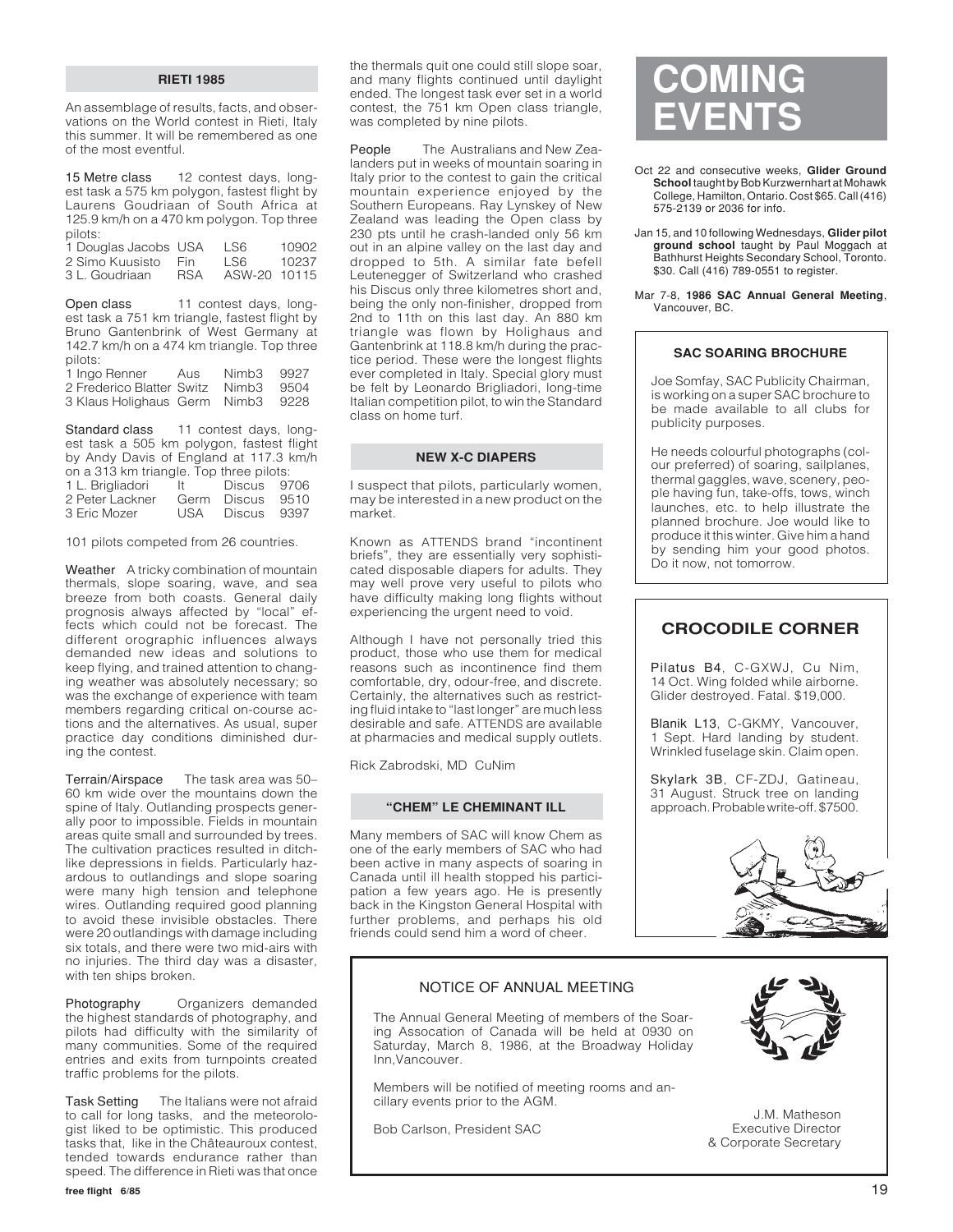# **LUB NEW**



### **POLAROID AND PR**

Like most soaring clubs we have our share of Day Members who visit Erin Soaring to learn about our sport and experience flying without an engine. We encourage these visitors as they are the best source for new members – once they try it they may get hooked like the rest of us!

Many of the Day Members who have a flight with us will tell their friends and relatives and in the following weeks we will have additional visitors who come to see for themselves what soaring is all about. There is nothing better than "word of mouth" advertising to get the message across.

To reinforce the enthusiasm of our Day Members, Erin Soaring has recently presented a souvenir photo of our visitor seated in the cockpit getting ready for the flight. The Polaroid photo is ready for the visitor upon landing and they almost always turn out OK because the camera is virtually "idiot proof". Mike Tator, a new student member at Erin, is in the printing business and designed the folder for the pictures. The front of the photo folder is shown. Inside, next to the photo, is an "introductory flight log" giving pertinent details such as date, aircraft, place, altitude, duration, pilot's signature, and the address and phone number of the club.

Bob Nancarrow Erin

### **BULKLEY VALLEY SOARING**

The club has commenced some tentative cross-country flying this season. Paul Chalifour made a cautious trip to Houston in mid-August, never going below 11,000 feet. He could not get enough height to assure himself of getting back to Smithers, so he landed at Houston airport and got a tow home.

They have also started exploring the mountains around Smithers and are finding good lift. The area is reported to offer very good mountain soaring with strong wind shadow thermals developing on the leeward slopes.

The club made a soaring promotion trip to Houston and did a considerable amount of flying there on 18 August. Paul reports a good deal of local interest which could result in a club forming.

### **COWLEY WAVE ON SCHEDULE**

Three good days of better wave greeted pilots from the Edmonton, Calgary, and Medicine Hat clubs at the Cowley Wave Camp 11-14 October.

The first wave flight actually began on Thursday the 10th, when Bruno Schrein aerotowed in from Medicine Hat in a Blanik (wind gusts up to 40 mph and a damp field from a snowstorm three days previously prevented other early arrivals from Edmonton from flying). Bruno released over Cowley and found lift close to 3000 fpm in the lower levels which quickly took him to 20,000 feet. As there was not much oxygen on board, Bruno descended at that point back to 6000 feet, and repeated the ascent two more times before landing on the empty airfield. Not a bad experience for a first time wave flight, eh?

The 11th gave the few pilots there some very windy thermals to work. On the 12th, the camp began in earnest, and the day provided moderate wave into the teens with one pilot reaching 20,000 feet. The next day, Sunday, was the "honker". The morning launches gave 1000 fpm average in the lower levels with 300 higher up. The wave structure continually changed, and the secondary wave appeared then vanished with shifts in wavelength. Stronger winds in the afternoon encouraged extra care, speed and height in the circuit – and for a short time the ground operation was shut down. Pilots already aloft were getting easy rides to the top of the airspace reservation of 28,000 feet; however, heavy overflying traffic severely limited clearances above that. A few got 29,000 feet and Mike Apps got to 32,000. Fritz Bortenlänger of Cu Nim reported 1000 fpm lift at 26,000 ft during his climb, with lenticulars well over 35,000! Some pilots reported strong clear air turbulence within the wave at the 25,000 foot level. Over twenty pilots had flights to the top of the block, with seven earning their Diamond climb: Al Sunley, Mike Apps, Bruce Friesen, Ole Madsen, and Jim Feyerer of ESC, Terry Southwood of SAGA, and Bruno Schrein of Blue Thermal (Rick Zabrodski of Cu Nim lost his due to an interrupted barograph trace). Gerhard Schaefer of ESC and Don Jessee of SAGA got Gold. The day was topped off by what is obviously going to become a wave camp tradition, with the 2nd annual evening Glühwein warmup in the campground kitchen.

On the 14th, the day dawned with a complete overcast (with evidence of an underlying primary rotor) and a weather forecast of rain coming in, so most people began breaking camp and leaving. However, by 10:00 the overcast thinned and windows opened, and the day turned out good again, although the upper level winds were too far out of the northwest to have a repeat of the previous day. The wave peaked around 27,000 feet.

This last day of the camp was tragically marred by the death of Jack Davies of Cu Nim, who died instantly in the crash of the Pilatus B-4. A report of the crash appears on the facing page.

Tony Burton

### **TRY THE BUDDY SYSTEM**

The buddy system is used by the Victoria Flying Club. When a student pilot is about to get his licence, he or she is paired with an experienced club member. This "buddy" helps the new pilot discover the enjoyment and adventure available to the new pilot now that he or she is licensed. The buddy offers to go with the new pilot on a crosscountry trip, to Vancouver or Seattle perhaps.

In this way, the newcomer has the opportunity of trying his "wings" without having to go it alone, the buddy provides advice and a security blanket at a time when it is most needed. The program assists the transition from student to pilot in a way that permits the gaining of pilot experience in a safe and effective manner.

from the RCFCA "Bulletin"

This is a great idea which could easily be adapted to soaring — and helps dissolve the new/old member division which tends to develop within clubs.

### **FORT ST. JOHN CLUB**

Restoration work on the club's TG3A is progressing. The project has turned out to be much larger than originally anticipated, and will take a concerted effort by the club members to finish it for the start of the next season.

Recently the club was offered the use of an airstrip owned by one of the local farmers and wasted no time in getting equipment out to upgrade it. The strip will be ready for use next season, it is hoped.

The club is looking for a good, low-cost trainer (2-22 or equivalent) to purchase for the next year. Any reasonably priced ship will be considered, and anyone who has or knows of one is asked to call Ron Murchie (604) 785-6381 or Phil Wroe (604) 787- 7629.

from BC Soaring News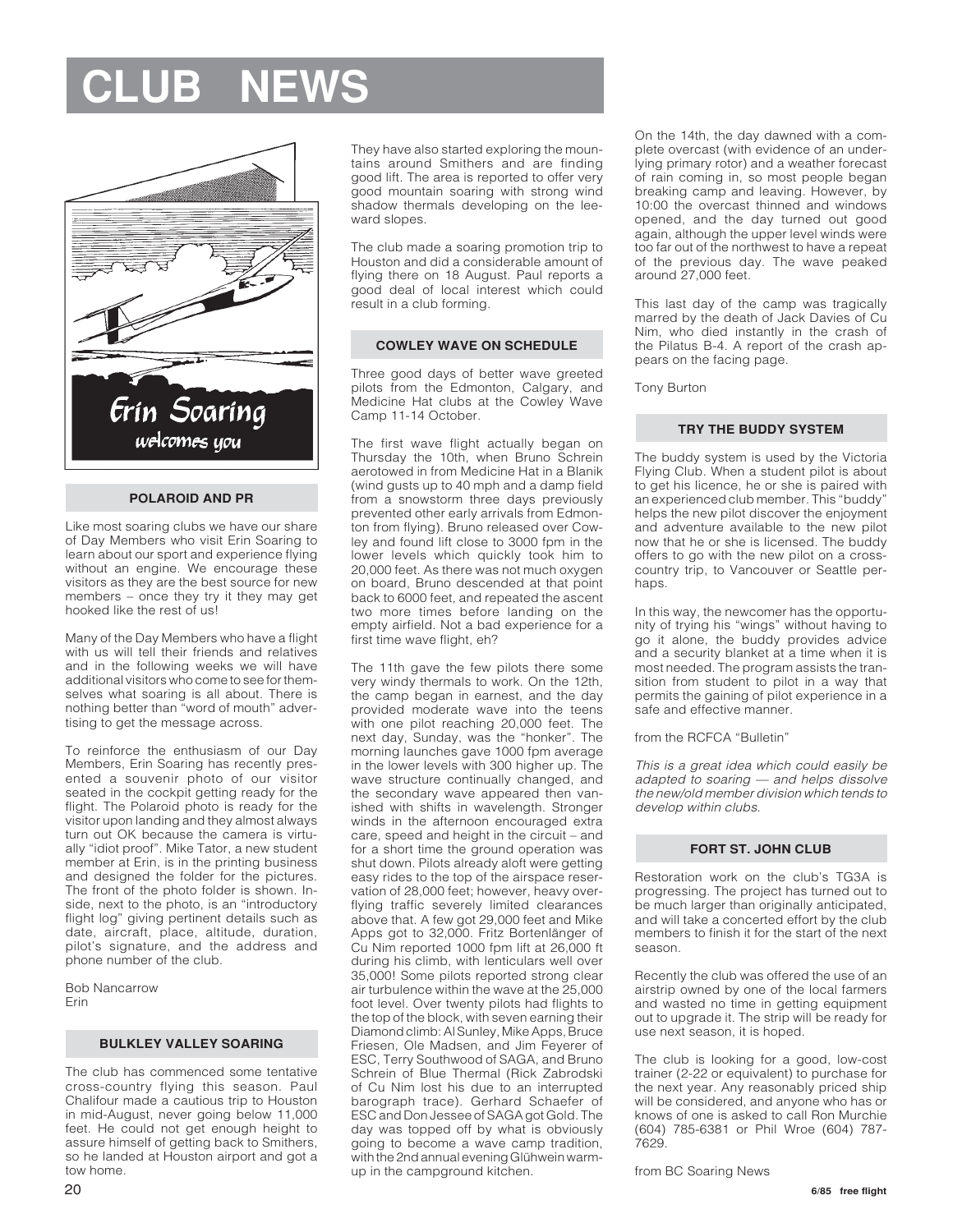### **BLUENOSE NEWS**

The club entered 1985 with 22 members from the previous year, or about a 30% attrition. It was decided to balance the intake of new students against the workload that the instructors were prepared to accept.

A flying week was arranged to consist of ab-initio and pre-solo instruction in late May, with the prior two weekends used for registration and familiarization. The club was most fortunate to be able to borrow the 2-33 from New Brunswick Soaring Association for the flying week and two subsequent weekends. With this glider added to the 2-33 and K7, it was possible to do consecutive winch launches with a 9–10 minute turnaround and still allow enough time for briefing and debriefing.

Many students stayed at the field overnight, so that an 0800 start was possible each morning to provide calm air for the beginners. The weather was reasonably helpful, and the two half days of rain were used for ground school and the collection of wits. A very busy week was enjoyed with three instructors always in action.

By the end of June all students were solo, and by the end of August all but one were solo in the K7 and K8 and enjoying local soaring.

Our second flying week was aimed at cross-country tasks. Some field identification and observation from the air was arranged, and later in the week a towplane was on hand for aerotow checkouts. Dan Chisholm was checked out in the towplane by Debra Burleson. (I know this is how the world away from Stanley lives, but a confirmed winch pilot is turned a light shade of green going over the fence at 200 feet staring down into alligator's gullets!) Unfortunately, only the weekends were soarable and cross-country flights were few. C-GUIL (an Open Cirrus) was heard from by radio low over a very distant field far upwind whimpering about a possible landout, but it was finally dug out of the hole and returned home with a pilot a little damp about the brow.

Our instructor candidate Jamie Moreira returned from the Eastern school with top marks and has finished his Silver C.

### **PUBLICITY VOLUNTEERS WANTED**

If you have the gift of the gab, or "connections", and energy and drive, Joe Somfay wants you. The Publicity committee needs members to popularize the sport, help clubs, mount major fund-raising campaigns.

> Call Joe Somfay at (519) 836-1201 (B) (519) 846-5085 (H)

"I also wish to solicit more responses from you regarding what SAC can do for you, and in return, what you are willing to do for soaring. We are what we wish to be, I cannot get excited about apathy. We have a growing population of would-be pilots to turn onto flying."

Preparations are now complete for Gold badge attempts by the K8 on the Annapolis valley North Mountain ridge. Now that a 300 km flight can be folded, the achievement will be rendered rather less risky by doing a turnpoint picture on the edge of the Digby Gut rather than having to hop across the briny to test our nerves on 350 foot ridges (see story in 2/85). Thanks to Tony for keeping us in mind.

In an attempt to increase launch heights, we bought some .093" diameter music wire. It worked well, giving a very smooth feel to the launch and at least 200 feet more height. However, after the first break in the wire we could not achieve a satisfactory splice and so have gone back to our last piece of 17 strand, 1/8" diameter wire. This wire will last to the end of the year, but we need information on a splicing system for music wire which will retain at least 70% of the strength of the wire.

#### Dick Vine

Here's a chance for someone to give Bluenose a hand. There are various splicing methods out there for single strand wire, some better than others. Give them a call.

### **ODDS AND ENDS**

Winnipeg members are steadily emptying the job jar at Starbuck International, their new airfield. Low spots on the runways are being filled, the hangar now has power, the work bench has been cleaned off, and landscaping and electricity at the campsite is proceeding. New members in the coming years will never know the fun they missed. The new tip wheel on the 2-33 cost \$150! (Drill a hole in a hockey puck, guys.) Edmonton's work on their new clubhouse is looking good — lucky they've got an architect for a member, and a towpilot who can swing a hammer. Insulation and drywalling is due to go on this fall. Let's hope all these volunteers still remember how to fly.

### **PACIFIC SOARING CENTRE**

This gliding group operates from Cassidy airport, just south of Nanaimo on Vancouver Island. The old Blanik formerly owned by Montreal Soaring Council is now flying there. The club made a mid-week expedition at the beginning of July to Princeton, aerotowing the Blanik from Nanaimo behind their Citabria. (I wonder what height they maintained crossing the Straights of Georgia. ed)

George Matthias (formerly of VSA) is now soaring his Ka6 with the group. He is finding the drive from Victoria to Cassidy a lot less arduous than the trip to Hope.

Steve Paton of PSC has been busy promoting soaring in the local area and reports that a Malispina College soaring club has been formed using the Centre's equipment, and there is a chance that the University of Victoria will form a club in 1986.

Steve also reports that the 8th and 15th of June were fantastic soaring days with some thermals up to 9 m/sec!

### IN MEMORIAM

Jack Davies, 51, a member of Cu Nim, was killed instantly in the crash of the club's Pilatus B4 on 14 October west of Cowley, Alberta. Jack was an enthusiastic pilot and instructor whose smile and good nature was characteristic. He will be missed by his family and by all his friends in the soaring community who were buoyed up by his presence.

Eye-witnesses reported that very shortly after the B4 released from tow (at about 2500-3000 feet agl), its left wing folded upwards and the glider plunged vertically into the ground at high speed. Investigation at the crash site revealed that the pilot made no apparent attempt to bail out. Crash evidence revealed that the left main wing pin had worked out of the wing spar, allowing the wing to rotate about the remaining pin. The undamaged left pin was located beside the wreckage, and no safety pin was found. Prior to the flight it had been observed that the barograph was secured by bungee cords anchored to the wing pins. The evidence suggests that the unsafetied pin was progressively extracted from the spar with each load reversal on the wing by the tension of the bungee cord. Also prior to the flight the glider was being readied for disassembly when a report of good wave prompted the pilot to re-rig for a flight. This "broken" rigging sequence may be a factor in the wing pin not being safetied.

Friends of Jack may wish to remember him by a donation to the Jack Davies Memorial Fund, c/o the Cu Nim Gliding Club. This fund will be used to establish some permanent item or project in his name for the betterment of soaring in Alberta

Tony Burton

### FATALITY AT COSA

Roger Crete of the COSA club was fatally injured in an accident in his club's 2-33 on 5 August. It has been unofficially stated that the crash was survivable, the pilot sustained a hairline fracture of the skull.

The flight was progressing normally with a climb after release. The 2-33 then appeared to do a couple of stalls, then entered a steep dive (no spoilers used). At high speed, the right wing began to fail and break off. The glider struck a tree and stopped upside-down in a swamp. Although first aid was given almost immediately, the pilot appears to have suffocated on his own vomitus. The pilot was approximately 46 years old.

Our sympathies go to his relatives and Ian Oldaker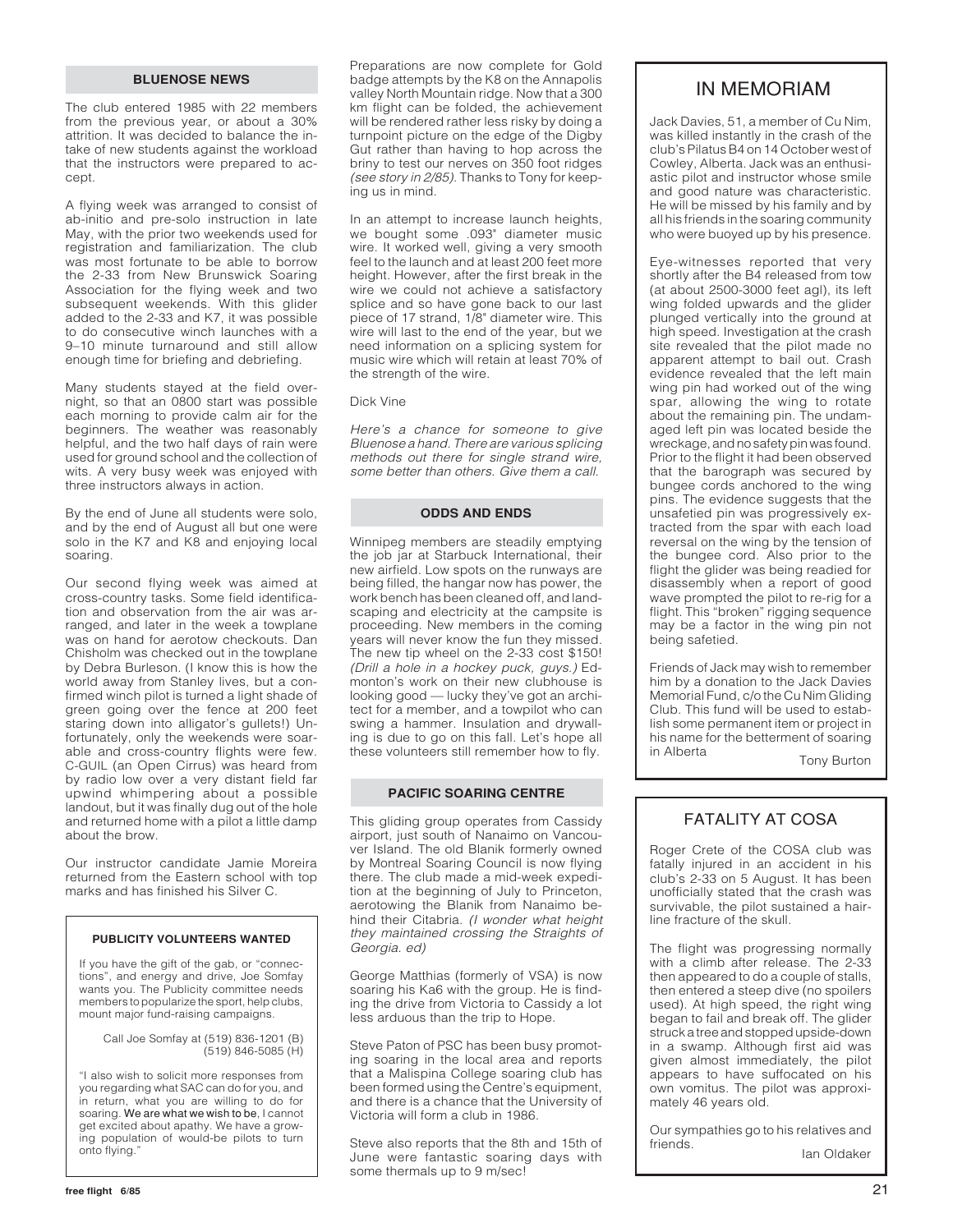### **OCTOBER** DIRECTORS MEETING

### Al Sunley Alberta Zone Director

The fall meeting of the SAC Board of Directors was held in London. Items of general interest which were discussed follow.

SAC Annual Report The report has been published and delivered. The Maritime Director reported concern for the approximately \$5000 expense. The President reminded the meeting that this was the specific wish of the majority at the '85 AGM. Zone Directors are to solicit clubs on other methods of getting the information to the clubs; for example, would most members be satisfied with a three page summary in free flight and two or three copies of the full report sent to the clubs.

SAC Income Tax Number Discussions are continuing with Revenue Canada as to the proper use (a grey area) and what areas of use would be in conflict with the Act.

Meteorological Committee Sepp FroeschI has resigned as chairman. Nominations for a replacement are required from each Zone. Send names of candidates to Alex Krieger.

6 Year Plan All 1986 events locations and dates are confirmed. Date of 1987 AGM in Montreal to be confirmed.

Airspace Committee **Airspace** is involved in two major studies. The use of Class F airspace are week-long meetings which SAC is being represented by the RCFCA on our behalf. The second study now beginning involves the use of airspace by sport aviation, and we have indicated to Transport Canada that we wish to make specific input. We now have the use of 123.3, 123.4 and 123.5 MHz, shared with other users. When 720 channel radios become a requirement, it was recommended that we attempt to obtain an exclusive frequency for our use.

Flight Training and Safety Clubs are to be better informed on procedures regarding accidents and incidents. Reports are to go to the National Office first for insurance notification and then to the Flight Training & Safety committee. It was stressed that quick reporting is of the utmost importance to the committee to help prevent future accidents. The committee is also rewriting the procedures for new club application forms to bring them up-to-date. Clubs should appoint a designated person to communicate with the media in the event of an accident.

22 Publicity Three hundred calendars (Segelflug Bildkalender) are arriving to

supply the orders received. Selling price is \$15.00 including postage.

Sporting There was discussion on the wishes of active contest pilots to have combined Nationals every year, and there will be a review of the current contest rules, particularly regarding the day devaluation formula. A set of contest requirements and information should be documented and kept in the National Office for reference. There was TC inspection of paperwork and aircraft at the contest.

Membership There are still problems with some clubs not sending complete information on current and new members (no addresses or postal codes, or identification of married couples, etc.), and no or incomplete breakdown of monies sent in (how much for insurance vs membership). This also affects tax receipt delivery.

Financial Membership income is projected to be down \$2000. Calendar sales down \$2000 from budget.

Insurance The number of accidents is high but claims have not exceeded premium income (yet).

Technical A question was raised on the requirement for persons requesting SAC type approval action to place a deposit of \$250 for the work. This deposit covers any committee expenses incurred and is also meant to discourage casual requests for this time-consuming service. There is ongoing work on motorgliders, with further information being sought.

National Office It was recognized that there is a need to review what functions of SAC are properly handled by the office and what ones are better done by volunteers, and to establish priorities for the entire organization. This review will take place at the January meeting. Bill C-36, section 5.5 (regarding doctors reporting pilot medical problems to Transport Canada) has been opposed by SAC in a letter to the Minister. Pilots should also write (in long hand) to their own MP to voice their objections.  $\Box$ 

> **Grand Canyon video ad**

### SAC DIRECTORS & OFFICERS

#### **PRESIDENT & DIRECTOR-AT-LARGE**

Bob Carlson 57 Anglesey Boulevard Islington, ON M9A 3B6 (416) 239-4735 (H)  $(416)$  365-3558 (B)

**VICE-PRESIDENT & PACIFIC ZONE** Harald Tilgner 90 Warrick Street Coquitlam, BC V3K 5L4 (604) 521-4321 (H)  $(604)$  263-3630 (VSA)

**ALBERTA ZONE**

Quebec, PQ G1T 1Z9 (418) 681-3638 (H) (418) 656-2207 (B) **MARITIME ZONE** Gordon Waugh

**ONTARIO ZONE** Dixon More 27 Roslin Ave South Waterloo, ON N2L 2G7 (519) 886-2424 (H) (519) 824-4120 ext 3296 (B)

**QUEBEC ZONE** Alexandre W. Krieger 1450 Oak Avenue

Al Sunley 1003 Keith Road Sherwood Pk, AB T8A 1G2 Halifax, NS B3K 4A9 (403) 464-7948 (H) (403) 453-8330 (B)

5546 Sentinel Square (902) 455-4045 (B)

**PRAIRIE ZONE** Dave Hennigar 404 Moray Street Winnipeg, MB R3J 3A5 (204) 837-1585 (H)

**DIRECTOR-AT-LARGE** Gordon Bruce 154 Shannon Park Beaconsfield, PQ H9W 2B8 (514) 697-1442 (H)

**EXEC SECRETARY** Jean Matheson 485 Bank St. Ottawa, ON K2P 1Z2 (613) 232-1243

**TREASURER** Jim McCollum Box 259, R.R. #3 Manotick, ON K0A 2N0 (613) 692-2227

### **COMMITTEES**

#### **AIRSPACE** Dave Tustin 581 Lodge Avenue

**FLIGHT TRAINING & SAFETY** Ian Oldaker

Winnipeg, MB R3J 0S7 **METEOROLOGY** Sepp Froeschl 1845 Brookdale Avenue Dorval, PQ H9P 1X5

> **PUBLICITY** Joe Somfay 442 Union Street Salem, ON N0B 1S0

Georgetown, ON L7G 3P8 Mbrs: G. Eckschmiedt John Firth Denis Gauvin Alex Krieger Chris Purcell Manfred Radius Ed Sliwinski Al Sunley

135 Mountainview Road N

**FREE FLIGHT** Tony Burton Box 1916 Claresholm, AB T0L 0T0

**FINANCIAL** Gordon Bruce Bob Carlson Jean Matheson Jim McCollum

**HISTORICAL** Christine Firth 542 Coronation Avenue Ottawa, ON K1G 0M4

**INSURANCE** Al Schreiter 3298 Lone Feather Cres. Mississauga, ON L4Y 3G5 Mbr: Al Schreiter

**MEDICAL** Dr. Wolf Leers #201, 3271 Bloor St. W. Etobicoke, ON M8X 1E2 **SPORTING** Jim Oke 551 Bruce Avenue Winnipeg, MB R3J 0W3<br>Mbrs: Jim Carpenter Jim Carpenter Robert DiPietro Karl Doetsch

Wilf Krueger Al Sunley Hal Werneburg • **FAI AWARDS**

Boris Karpoff 14 Elmwood Avenue Senneville, PQ H9X 1T4

• **FAI RECORDS** Russ Flint 96 Harvard Avenue Winnipeg, MB R3M 0K4

**TECHNICAL** George Adams 12 Hiawatha Parkway Mississauga, ON L5G 3R8

**TROPHIES & CLAIMS** George Dunbar 1419 Chardie Place SW Calgary, AB T2V 2T7

**WORLD CONTEST** Al Schreiter 3298 Lone Feather Cres. Mississauga, ON L4Y3G5